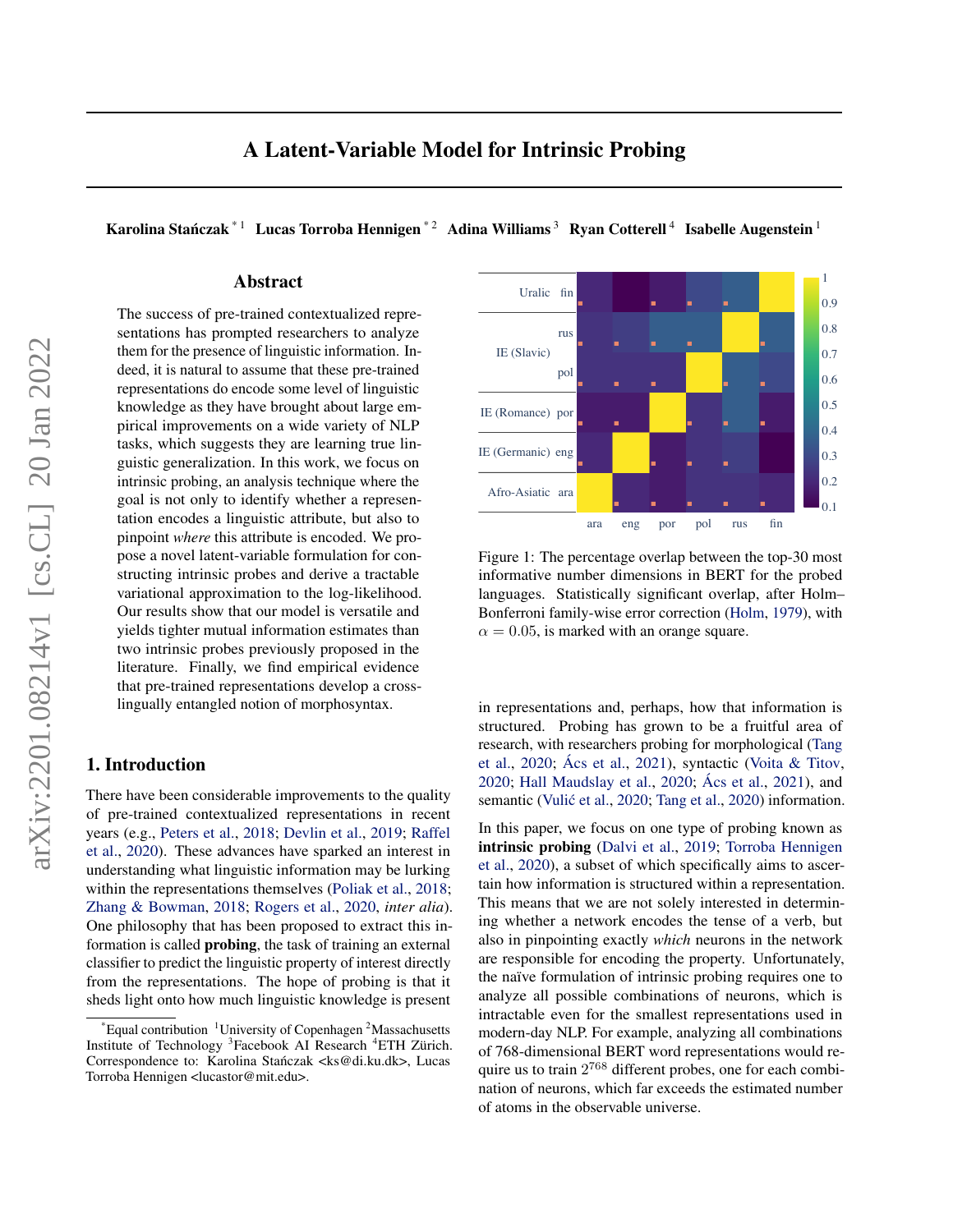<span id="page-1-0"></span>To obviate this difficulty, we introduce a novel latentvariable probe for discriminative intrinsic probing. The core idea of this approach is that instead of training a different probe for each combination of neurons, we introduce a subset-valued latent variable. We approximately marginalize over the latent subsets using variational inference. Training the probe in this manner results in a set of parameters which work well across all possible subsets. We propose two variational families to model the posterior over the latent subset-valued random variables, both based on common sampling designs: Poisson sampling, which selects each neuron based on independent Bernoulli trials, and conditional Poisson sampling, which first samples a fixed number of neurons from a uniform distribution and then a subset of neurons of that size [\(Lohr,](#page-10-0) [2019\)](#page-10-0). Conditional Poisson sampling offers the modeler more control over the distribution over subset sizes; they may pick the parametric distribution themselves.

We compare both variants to the two main intrinsic probing approaches we are aware of in the literature ([§5\)](#page-4-0). To do so, we train probes for 29 morphosyntactic properties across 6 languages (English, Portuguese, Polish, Russian, Arabic, and Finnish) from the Universal Dependencies (UD; [Nivre et al.](#page-10-0) [2017\)](#page-10-0) treebanks. We show that, in general, both variants of our method yield tighter estimates of the mutual information, though the model based on conditional Poisson sampling yields slightly better performance. This suggests that they are better at quantifying the informational content encoded in m-BERT representations [\(Devlin et al.,](#page-8-0) [2019\)](#page-8-0). We make two typological findings when applying our probe. We show that there is a difference in how information is structured depending on the language with certain language–attribute pairs requiring more dimensions to encode relevant information. We also analyze whether neural representations are able to learn cross-lingual abstractions from multilingual corpora. We confirm this statement and observe a strong overlap in the most informative dimensions, especially for number (Fig. [1\)](#page-0-0). In an additional experiment, we show that our method supports training deeper probes ([§5.4\)](#page-6-0), though the advantages of non-linear probes over their linear counterparts are modest.

### 2. Intrinsic Probing

The success behind pre-trained contextual representations such as BERT [\(Devlin et al.,](#page-8-0) [2019\)](#page-8-0) suggests that they may offer a continuous analogue of the discrete structures in language, such as morphosyntactic attributes number, case, or tense. Intrinsic probing aims to recognize the parts of a network (assuming they exist) which encode such structures. In this paper, we will operate exclusively at the level of the neuron—in the case of BERT, this is one component of the 768-dimensional vector the model outputs. However, our approach can easily generalize to other settings, e.g., the layers in a transformer or filters of a convolutional neural network. Identifying individual neurons responsible for encoding linguistic features of interest has previously been shown to increase model transparency [\(Bau et al.,](#page-8-0) [2019\)](#page-8-0). In fact, knowledge about which neurons encode certain properties has also been employed to mitigate potential biases [\(Vig et al.,](#page-12-0) [2020\)](#page-12-0), for controllable text generation [\(Bau et al.,](#page-8-0) [2019\)](#page-8-0), and to analyze the linguistic capabilities of language models [\(Lakretz et al.,](#page-9-0) [2019\)](#page-9-0).

To formally describe our intrinsic probing framework, we first introduce some notation. We define Π to be the set of values that some property of interest can take, e.g.,  $\Pi = \{SINGULAR, PLURAL\}$  for the morphosyntactic number attribute. Let  $D = \{(\pi^{(n)}, \mathbf{h}^{(n)})\}_{n=1}^N$  be a dataset of label–representation pairs:  $\pi^{(n)} \in \Pi$  is a linguistic property and  $h^{(n)} \in \mathbb{R}^d$  is a representation. Additionally, let  $D$  be the set of all neurons in a representation; in our setup, it is an integer range. In the case of BERT, we have  $D = \{1, \ldots, 768\}$ . Given a subset of dimensions  $C \subseteq D$ , we write  $h<sub>C</sub>$  for the subvector of h which contains only the dimensions present in C.

Let  $p_{\bm{\theta}}(\pi^{(n)}\mid\bm{h}_{C}^{(n)})$  $\binom{n}{C}$  be a probe—a classifier trained to predict  $\pi^{(n)}$  from a subvector  $h_C^{(n)}$  $C^{(n)}$ . In intrinsic probing, our goal is to find the size k subset of neurons  $C \subseteq D$  which are most informative about the property of interest. This may be written as the following combinatorial optimization problem [\(Torroba Hennigen et al.,](#page-11-0) [2020\)](#page-11-0):

$$
C^* = \underset{\substack{C \subseteq D, \\ |C| = k}}{\operatorname{argmax}} \sum_{n=1}^{N} \log p_{\theta} \left( \pi^{(n)} \mid \mathbf{h}_{C}^{(n)} \right) \tag{1}
$$

To exhaustively solve Eq. (1), we would have to train a probe  $p_{\theta}(\pi | \mathbf{h}_{C})$  for every one of the exponentially many subsets  $C \subseteq D$  of size k. Thus, exactly solving eq. (1) is infeasible, and we are forced to rely on an approximate solution, e.g., greedily selecting the dimension that maximizes the objective. However, greedy selection alone is not enough to make solving eq. (1) manageable; because we must *retrain*  $p_{\theta}(\pi | \mathbf{h}_C)$  for *every* subset  $C \subseteq D$  considered during the greedy selection procedure, i.e., we would end up training  $\mathcal{O}(k |D|)$  classifiers. As an example, consider what would happen if one used a greedy selection scheme to find the 50 most informative dimensions for a property on 768-dimensional BERT representations. To select the first dimension, one would need to train 768 probes. To select the second dimension, one would train an additional 767, and so forth. After 50 dimensions, one would have trained 37893 probes. To address this problem, our paper introduces a latent-variable probe, which identifies a  $\theta$  that can be used for any combination of neurons under consideration allowing a greedy selection procedure to work in practice.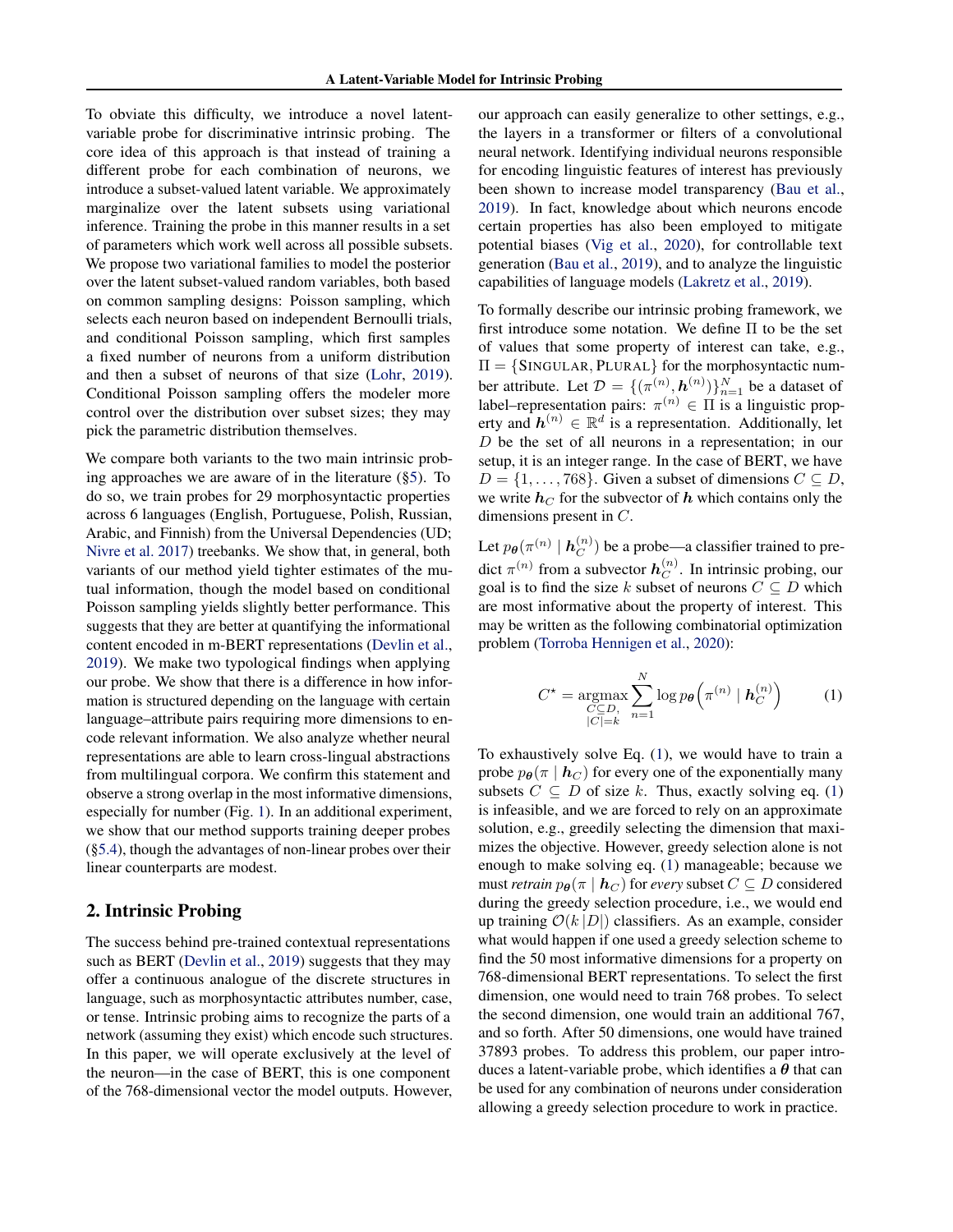### <span id="page-2-0"></span>3. A Latent-Variable Probe

The technical contribution of this work is a novel latentvariable model for intrinsic probing. Our method starts with a generic probabilistic probe  $p_{\theta}(\pi | C, h)$  which predicts a linguistic attribute  $\pi$  given a subset C of the hidden dimensions; C is then used to subset h into  $h<sub>C</sub>$ . To avoid training a unique probe  $p_{\theta}(\pi | C, h)$  for every possible subset  $C \subseteq D$ , we propose to integrate a prior over subsets  $p(C)$  into the model and then to marginalize out all possible subsets of neurons:

$$
p_{\theta}(\pi | \mathbf{h}) = \sum_{C \subseteq D} p_{\theta}(\pi | C, \mathbf{h}) p(C) \tag{2}
$$

Due to this marginalization, our likelihood is *not* dependent on any specific subset of neurons C. Throughout this paper we opted for a non-informative, uniform prior  $p(C)$ , but other distributions are also possible.

Our goal is to estimate the parameters  $\theta$ . We achieve this by maximizing the log-likelihood of the training data  $\sum_{n=1}^{N} \log \sum_{C \subseteq D} p_{\theta}(\pi^{(n)}, C \mid \mathbf{h}^{(n)})$  with respect to the parameters  $\theta$ . Unfortunately, directly computing this involves a sum over all possible subsets of  $D$ —a sum with an exponential number of summands. Thus, we resort to a variational approximation. Let  $q_{\phi}(C)$  be a distribution over subsets, parameterized by parameters  $\phi$ ; we will use  $q_{\phi}(C)$  to approximate the true posterior distribution. Then, the log-likelihood is lower-bounded as follows:

$$
\sum_{n=1}^{N} \log \sum_{C \subseteq D} p_{\theta}(\pi^{(n)}, C \mid \boldsymbol{h}^{(n)})
$$
\n
$$
\geq \sum_{n=1}^{N} \left( \mathbb{E}_{q_{\phi}} \left[ \log p_{\theta}(\pi^{(n)}, C \mid \boldsymbol{h}^{(n)}) \right] + \mathcal{H}(q) \right)
$$
\n(3)

which follows from Jensen's inequality, where  $H(q_{\phi})$  is the entropy of  $q_{\boldsymbol{\phi}}$ .<sup>1</sup>

Our likelihood is general, and can take the form of any objective function. This means that we can use this approach to train intrinsic probes with any type of architecture amenable to gradient-based optimization, e.g., neural networks. However, in this paper, we use a linear classifier unless stated otherwise. Further, note that eq. (3) is valid for any choice of  $q_{\phi}$ . We explore two variational families for  $q_{\phi}$ , each based on a common sampling technique. The first (herein POISSON) applies Poisson sampling [\(Hájek,](#page-9-0) [1964\)](#page-9-0), which assumes each neuron to be subjected to an independent Bernoulli trial. The second one (CONDITIONAL POISSON; [Aires,](#page-8-0) [1999\)](#page-8-0) corresponds to conditional Poisson sampling, which can be defined as conditioning a Poisson sample by a fixed sample size.

#### 3.1. Parameter Estimation

As mentioned above, exact computation of the loglikelihood is intractable due to the sum over all possible subsets of D. Thus, we optimize the variational bound presented in eq. (3). We optimize the bound through stochastic gradient descent with respect to the model parameters  $\theta$  and the variational parameters  $\phi$ , a technique known as stochastic variational inference [\(Hoffman et al.,](#page-9-0) [2013\)](#page-9-0). However, one final trick is necessary, since the variational bound still includes a sum over all subsets in the first term:

$$
\nabla_{\theta} \mathbb{E}_{q_{\phi}} \left[ \log p_{\theta}(\pi^{(n)}, C \mid \boldsymbol{h}^{(n)}) \right]
$$
\n
$$
= \mathbb{E}_{q_{\phi}} \left[ \nabla_{\theta} \log p_{\theta}(\pi^{(n)}, C \mid \boldsymbol{h}^{(n)}) \right]
$$
\n
$$
\approx \sum_{m=1}^{M} \left[ \nabla_{\theta} \log p_{\theta}(\pi^{(n)}, C^{(m)} \mid \boldsymbol{h}^{(n)}) \right]
$$
\n(4)

where we take M Monte Carlo samples to approximate the sum. In the case of the gradient with respect to  $\phi$ , we also have to apply the REINFORCE trick [\(Williams,](#page-12-0) [1992\)](#page-12-0):

$$
\nabla_{\phi} \mathbb{E}_{q_{\phi}} \left[ \log p_{\theta}(\pi^{(n)}, C \mid \boldsymbol{h}^{(n)}) \right]
$$
(5)  
= 
$$
\mathbb{E}_{q_{\phi}} \left[ \log p_{\theta}(\pi^{(n)}, C \mid \boldsymbol{h}^{(n)}) \nabla_{\phi} \log q_{\phi}(C) \right]
$$
  

$$
\approx \sum_{m=1}^{M} \left[ \log p_{\theta}(\pi^{(n)}, C^{(m)} \mid \boldsymbol{h}^{(n)}) \nabla_{\phi} \log q_{\phi}(C) \right]
$$

where we again take M Monte Carlo samples. This procedure leads to an unbiased estimate of the gradient of the variational approximation.

#### 3.2. Choice of Variational Family  $q_{\boldsymbol{\phi}}(C)$ .

We consider two choices of variational family  $q_{\phi}(C)$ , both based on sampling designs [\(Lohr,](#page-10-0) [2019\)](#page-10-0). Each defines a parameterized distribution over all subsets of D.

Poisson Sampling. Poisson sampling is one of the simplest sampling designs. In our setting, each neuron  $d$  is given a unique non-negative weight  $w_d = \exp(\phi_d)$ . This gives us the following parameterized distribution over subsets:

$$
q_{\phi}(C) = \prod_{d \in C} \frac{w_d}{1 + w_d} \prod_{d \notin C} \frac{1}{1 + w_d} \tag{6}
$$

The formulation in Eq. (6) shows that taking a sample corresponds to  $|D|$  independent coin flips—one for each neuron where the probability of heads is  $\frac{w_d}{1+w_d}$ . The entropy of a Poisson sampling may be computed in  $\mathcal{O}(|D|)$  time:

$$
H(q_{\phi}) = \log Z - \sum_{d=1}^{|D|} \frac{w_d}{1 + w_d} \log w_d \tag{7}
$$

<sup>&</sup>lt;sup>1</sup>See [A](#page-13-0)pp. A for the full derivation.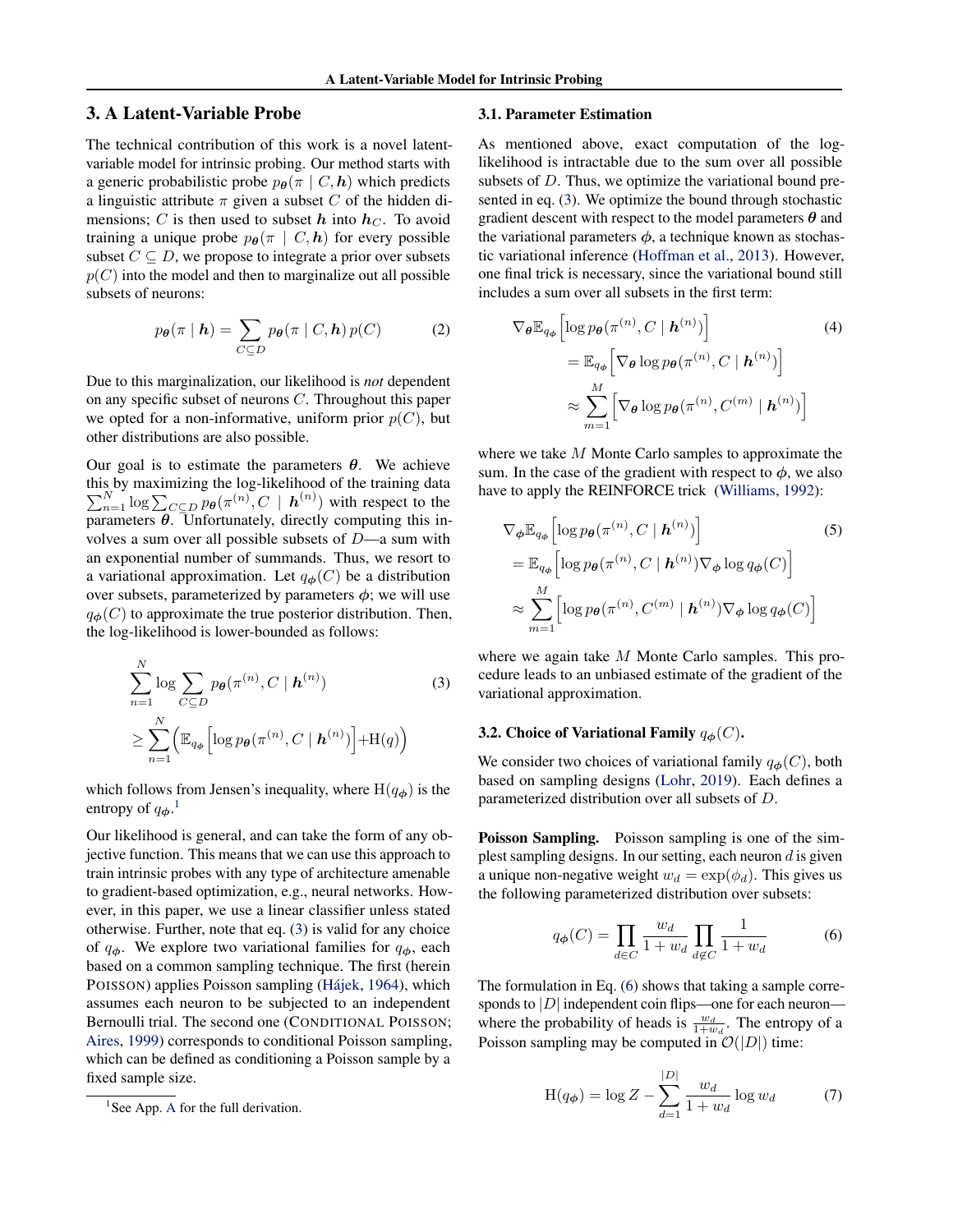<span id="page-3-0"></span>where  $\log Z = \sum_{d=1}^{|D|} \log(1 + w_d)$ . The gradient of eq. [\(7\)](#page-2-0) may be computed automatically through backpropagation. Poisson sampling automatically modules the size of the sampled set  $C \sim q_{\phi}(\cdot)$  and we have the expected size  $\mathbb{E}[|C|] = \sum_{d=1}^{|D|} \frac{w_d}{1+w_d}.$ 

Conditional Poisson Sampling. We also consider a variational family that factors as follows:

$$
q_{\phi}(C) = \underbrace{q_{\phi}^{\rm CP}(C \mid |C| = k)}_{\text{Conditional Poisson}} q_{\phi}^{\rm size}(k)
$$
 (8)

In this paper, we take  $q_{\phi}^{\text{size}}(k) = \text{Uniform}(D)$ , but a more complex distribution, e.g., a Categorical, could be learned. We define  $q_{\phi}^{\text{CP}}(C \mid |C| = k)$  as a conditional Poisson sampling design. Similarly to Poisson sampling, conditional Poisson sampling starts with a unique positive weight associated with every neuron  $w_d = \exp(\phi_d)$ . However, an additional cardinality constraint is introduced. This leads to the following distribution

$$
q_{\phi}^{\rm CP}(C) = \mathbb{1}\{|C| = k\} \frac{\prod_{d \in C} w_d}{Z^{\rm CP}} \tag{9}
$$

A more elaborate dynamic program which runs in  $\mathcal{O}(k |D|)$ may be used to compute  $Z^{CP}$  efficiently [\(Aires,](#page-8-0) [1999\)](#page-8-0). We may further compute the entropy  $H(q_{\phi})$  and its the gradient in  $\mathcal{O}(|D|^2)$  time using the expectation semiring [\(Eisner,](#page-8-0) [2002;](#page-8-0) [Li & Eisner,](#page-10-0) [2009\)](#page-10-0). Sampling from  $q_{\phi}^{\text{CP}}$  can be done efficiently using quantities computed when running the dynamic program used to compute  $Z^{\text{CP}}$  [\(Kulesza,](#page-9-0) [2012\)](#page-9-0).<sup>2</sup>

## 4. Experimental Setup

Our setup is virtually identical to the morphosyntactic probing setup of [Torroba Hennigen et al.](#page-11-0) [\(2020\)](#page-11-0). This consists of first automatically mapping treebanks from UD v2.1 [\(Nivre et al.,](#page-10-0) [2017\)](#page-10-0) to the UniMorph [\(McCarthy et al.,](#page-10-0)  $2018$ ) schema.<sup>3</sup> Then, we compute multilingual BERT (m-BERT) representations<sup>4</sup> for every sentence in the UD treebanks. After computing the m-BERT representations for the entire sentence, we extract representations for individual words in the sentence and pair them with the UniMorph morphosyntactic annotations. We estimate our probes' parameters using the UD training set and conduct greedy selection to approximate the objective in Eq. [\(1\)](#page-1-0) on the validation set; finally, we report the results on the test set, i.e., we test whether the set of neurons we found on the development set generalizes to held-out data. Additionally, we discard values that occur fewer than 20 times across splits. When

feeding  $h<sub>C</sub>$  as input to our probes, we set any dimensions that are not present in C to zero. We select  $M = 5$  as the number of Monte Carlo samples since we found this to work adequately in small-scale experiments. We compare the performance of the probes on 29 different language–attribute pairs (listed in App. [B\)](#page-13-0).

Since the performance of a probe on a specific subset of dimensions is related to both the subset itself (e.g., whether it is informative or not) and the number of dimensions being evaluated (e.g., if a probe is trained to expect 768 dimensions as input, it might work best when few or no dimensions are filled with zeros), we sample 100 subsets of dimensions with 5 different possible sizes (we considered 10, 50, 100, 250, 500 dim.) and compare every model's performance on each of those subset sizes. Further details about training and hyperparameter settings are provided in App. [C.](#page-13-0)

#### 4.1. Baselines

We compare our latent-variable probe against two other recently proposed intrinsic probing methods as baselines.

- [Torroba Hennigen et al.](#page-11-0) [\(2020\)](#page-11-0): Our first baseline is a generative probe that models the joint distribution of representations and their properties  $p(h, \pi) = p(h)$  $\pi$ )  $p(\pi)$ , where the representation distribution  $p(\mathbf{h} | \pi)$ is assumed to be Gaussian. [Torroba Hennigen et al.](#page-11-0) [\(2020\)](#page-11-0) report that a major limitation of this probe is that if certain dimensions of the representations are not distributed according to a Gaussian distribution, then probe performance will suffer.
- [Dalvi et al.](#page-8-0) [\(2019\)](#page-8-0): Our second baseline is a linear classifier, where dimensions not under consideration are zeroed out during evaluation [\(Dalvi et al.,](#page-8-0) [2019;](#page-8-0) [Durrani et al.,](#page-8-0) [2020\)](#page-8-0).<sup>5</sup> Their approach is a special case of our proposed latent-variable model, where  $q_{\phi}$  is fixed, so that on every training iteration the entire set of dimensions is sampled.

Additionally, we compare our methods to a naïve approach, a probe that is re-trained for every set of dimensions under consideration selecting the dimension that maximizes the objective (herein UPPER BOUND).<sup>6</sup> Due to computational

 $2$ In practice, we use the semiring implementations by [Rush](#page-11-0) [\(2020\)](#page-11-0).

<sup>&</sup>lt;sup>3</sup>We use the code available at: [https://github.com/](https://github.com/unimorph/ud-compatibility) [unimorph/ud-compatibility](https://github.com/unimorph/ud-compatibility).

 $4$ We use the implementation by [Wolf et al.](#page-12-0) [\(2020\)](#page-12-0).

 $5$ We note that they do not conduct intrinsic probing via dimension selection: Instead, they use the absolute magnitude of the weights as a proxy for dimension importance. In this paper, we adopt the approach of [\(Torroba Hennigen et al.,](#page-11-0) [2020\)](#page-11-0) and use the performance-based objective in eq. [\(1\)](#page-1-0).

<sup>&</sup>lt;sup>6</sup>The UPPER BOUND yields the tightest estimate on the mutual information, however as mentioned in [§2,](#page-1-0) this is unfeasible since it requires retraining for every different combination of neurons. For comparison, in English number, on an Nvidia RTX 2070 GPU, our POISSON, GAUSSIAN and LINEAR experiments take a few minutes or even seconds to run, compared to UPPER BOUND which takes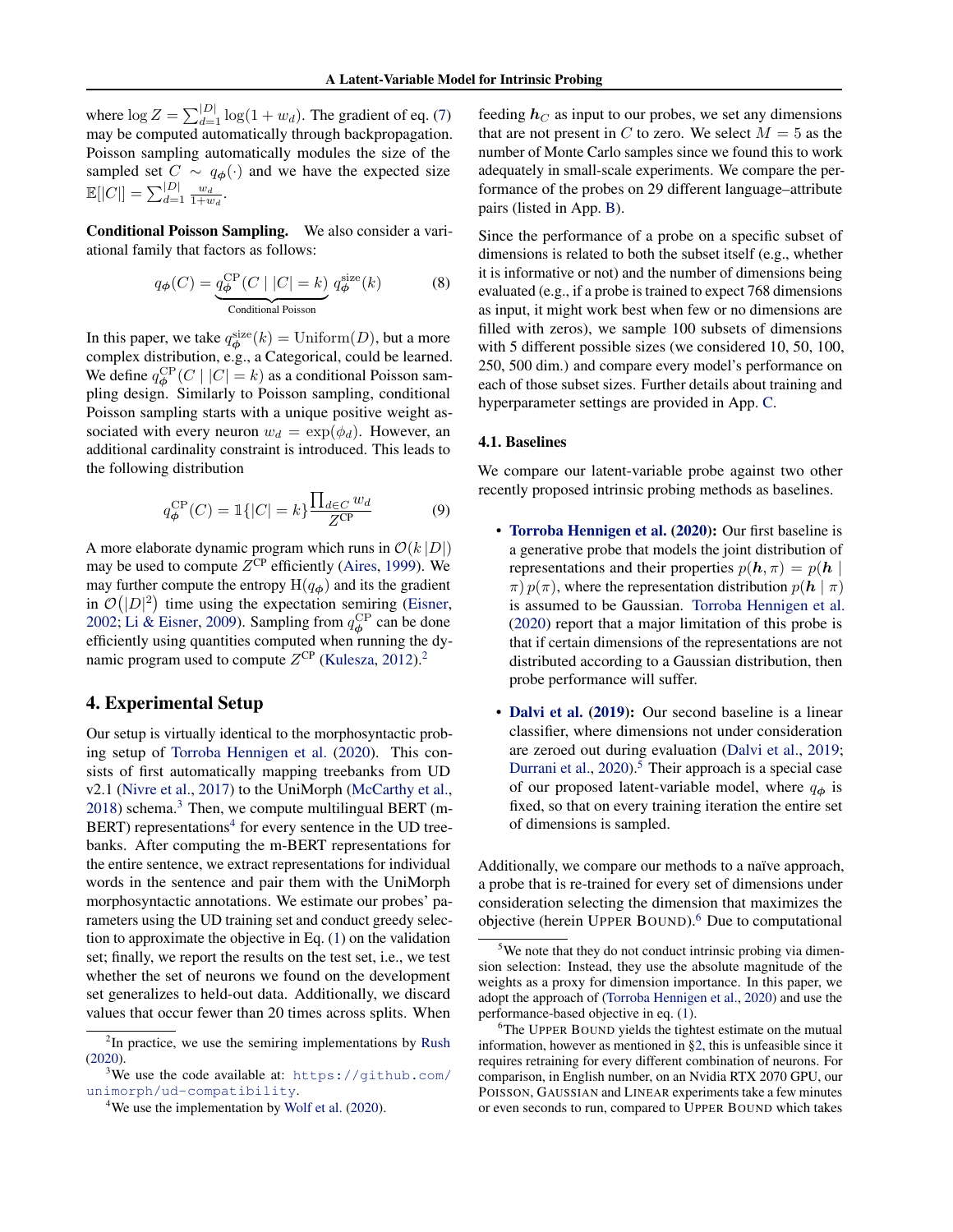<span id="page-4-0"></span>cost, we limit our comparisons with UPPER BOUND to 6 randomly chosen morphosyntactic attributes,<sup>7</sup> each in a different language.

### 4.2. Metrics

We compare our proposed method to the baselines above under two metrics: accuracy and mutual information (MI). We report mutual information, which has recently been proposed as an evaluation metric for probes [\(Pimentel et al.,](#page-11-0) [2020\)](#page-11-0). Here, mutual information (MI) is a function between a II-valued random variable P and a  $\mathbb{R}^{|C|}$ -valued random variable  $H_C$  over masked representations:

$$
MI(P; H_C) = H(P) - H(P | H_C)
$$
 (10)

where  $H(P)$  is the inherent entropy of the property being probed and is constant with respect to  $H_C$ ; H(P |  $H_C$ ) is the entropy over the property given the representations  $H_C$ . Exact computation of the mutual information is intractable; however, we can lower-bound the MI by approximating  $H(P \mid H_C)$  using our probe's average negative log-likelihood:  $-\frac{1}{N}\sum_{n=1}^N \log p_{\bm{\theta}}(\pi^{(n)}\mid C,\bm{h}^{(n)})$  on heldout data. See [Brown et al.](#page-8-0) [\(1992\)](#page-8-0) for a derivation.

We normalize the mutual information (NMI) by dividing the MI by the entropy which turns it into a percentage and is, arguably, more interpretable. We refer the reader to [Gates](#page-8-0) [et al.](#page-8-0) [\(2019\)](#page-8-0) for a discussion of the normalization of MI.

We also report accuracy which is a standard measure for evaluating probes as it is for evaluating classifiers in general. However, accuracy can be a misleading measure especially on imbalanced datasets since it considers solely correct predictions.

#### 4.3. What Makes a Good Probe?

Since we report a lower bound on the mutual information ([§4\)](#page-3-0), we deem the best probe to be the one that yields the tightest mutual information estimate, or, in other words, the one that achieves the highest mutual information estimate; this is equivalent to having the best cross-entropy on held-out data, which is the standard evaluation metric for language modeling.

However, in the context of intrinsic probing, the topic of primary interest is what the probe reveals about the structure of the representations. For instance, does the probe reveal that the information encoded in the embeddings is focalized or dispersed across many neurons? Several prior works (e.g., [Lakretz et al.,](#page-9-0) [2019\)](#page-9-0) focus on the single neuron setting, which is a special, very focal case. To engage with this prior work, we compare probes not only with respect to

their performance (MI and accuracy), but also with respect to the size of the subset of dimensions being evaluated, i.e., the size of set  $C$ .

We acknowledge that there is a disparity between the quantitative evaluation we employ, in which probes are compared based on their MI estimates, and qualitative nature of intrinsic probing, which aims to identify the substructures of a model that encode a property of interest. However, it is nontrivial to evaluate fundamentally qualitative procedures in a large-scale, systematic, and unbiased manner. Therefore, we rely on the quantitative evaluation metrics presented in §4.2, while also qualitatively inspecting the implications of our probes.

### 5. Results

In this section, we present the results of our empirical investigation. First, we address our main research question: Does our latent-variable probe presented in [§3](#page-2-0) outperform previously proposed intrinsic probing methods (§5.1)? Second, we analyze the structure of the most informative m-BERT neurons for the different morphosyntactic attributes we probe for ([§5.2\)](#page-5-0). Finally, we investigate whether knowledge about morphosyntax encoded in neural representations is shared across languages ([§5.3\)](#page-6-0). In [§5.4,](#page-6-0) we show that our latent-variable probe is flexible enough to support deep neural probes.

#### 5.1. How Do Our Methods Perform?

The main question we ask is how the performance of our models compares to existing intrinsic probing approaches. To investigate this research question, we compare the performance of the POISSON and CONDITIONAL POISSON probes to LINEAR [\(Dalvi et al.,](#page-8-0) [2019\)](#page-8-0) and GAUSSIAN [\(Tor](#page-11-0)[roba Hennigen et al.,](#page-11-0) [2020\)](#page-11-0). Refer to §4.3 for a discussion of the limitations of our method.

In general, CONDITIONAL POISSON tends to outperform POISSON at lower dimensions, however, POISSON tends to catch up as more dimensions are added. Our results suggest that both variants of our latent-variable model from [§3](#page-2-0) are effective and generally outperform the LINEAR baseline as shown in Tab. [1.](#page-5-0) The GAUSSIAN baseline tends to perform similarly to CONDITIONAL POISSON when we consider subsets of 10 dimensions, and it outperforms POISSON substantially. However, for subsets of size 50 or more, both CONDITIONAL POISSON and POISSON are preferable. We believe that the robust performance of GAUSSIAN in the lowdimensional regimen can be attributed to its ability to model non-linear decision boundaries [\(Murphy,](#page-10-0) [2012,](#page-10-0) Chapter 4).

The trends above are corroborated by a comparison of the mean NMI (Tab. [2,](#page-6-0) top) achieved by each of these probes for different subset sizes. However, in terms of accuracy

multiple hours.

<sup>7</sup>English–Number, Portuguese–Gender and Noun Class, Polish– Tense, Russian–Voice, Arabic–Case, Finnish–Tense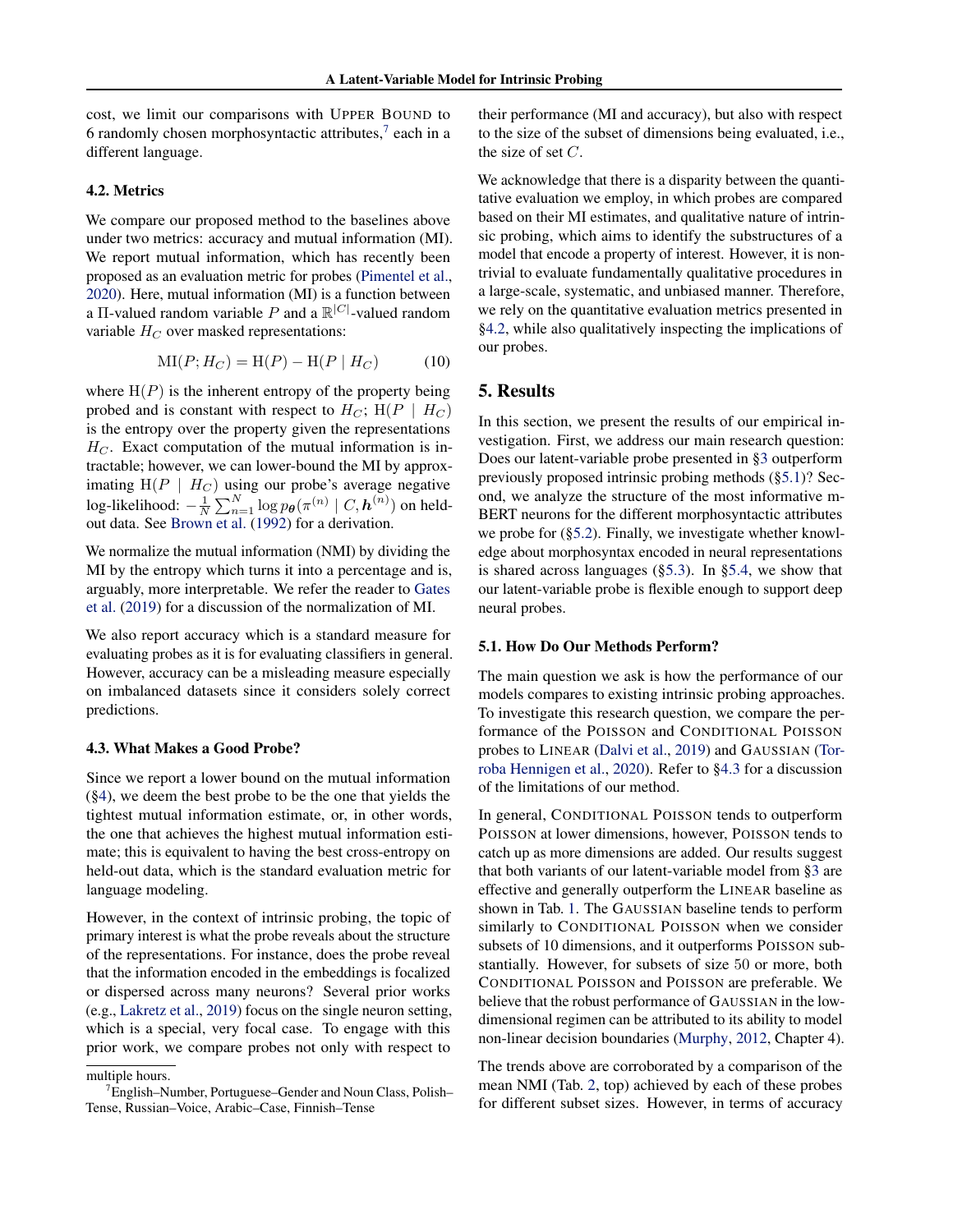A Latent-Variable Model for Intrinsic Probing

<span id="page-5-0"></span>

|                              | Number of dimensions |              |              |              |              |  |  |
|------------------------------|----------------------|--------------|--------------|--------------|--------------|--|--|
|                              | 10                   | 50           | 100          | 250          | 500          |  |  |
|                              | GAUSSIAN             |              |              |              |              |  |  |
| C. POISSON<br><b>POISSON</b> | 0.50<br>0.21         | 0.58<br>0.49 | 0.70<br>0.66 | 0.99<br>0.98 | 1.00<br>1.00 |  |  |
|                              | LINEAR               |              |              |              |              |  |  |
| C. POISSON<br>POISSON        | 0.99<br>0.95         | 1.00<br>0.99 | 1.00<br>1.00 | 1.00<br>1.00 | 0.98<br>0.97 |  |  |

Table 1: Proportion of experiments where CONDITIONAL POISSON (C. POISSON) and POISSON beat the benchmark models LINEAR and GAUSSIAN in terms of NMI. For each of the subset sizes, we sampled 100 different subsets of BERT dimensions at random.

(see Tab. [3](#page-14-0) in App. [D\)](#page-13-0), while both CONDITIONAL POISSON and POISSON generally outperform LINEAR, GAUSSIAN tends to achieve higher accuracy than our methods. Notwithstanding, GAUSSIAN's performance (in terms of NMI) is not stable and can yield low or even negative mutual information estimates across all subsets of dimensions. Adding a new dimension can never decrease the mutual information, so the observable decreases occur because the generative model deteriorates upon adding another dimension, which validates [Torroba Hennigen et al.'](#page-11-0)s claim that some dimensions are not adequately modeled by the Gaussian assumption. While these results suggest that GAUSSIAN may be preferable if performing a comparison based on accuracy, the instability of GAUSSIAN when considering NMI suggests that this edge in terms of accuracy comes at a hefty cost in terms of calibration [\(Guo et al.,](#page-9-0)  $2017$ ).<sup>8</sup>

Further, we compare the POISSON and CONDITIONAL POISSON probes to the UPPER BOUND baseline. This is expected to be the highest performing since it is re-trained for *every* subset under consideration and indeed, this assumption is confirmed by the results in Tab. [2](#page-6-0) (bottom). The difference between our probes' performance and the UPPER BOUND baseline's performance can be seen as the cost of sharing parameters across all subsets of dimensions, and an effective intrinsic probe should minimize this.

We also conduct a direct comparison of LINEAR, GAUS-SIAN, POISSON and CONDITIONAL POISSON when used to identify the most informative subsets of dimensions. The average MI reported by each model across all 29 morphosyntactic language–attribute pairs is presented in Fig. 2. On average, CONDITIONAL POISSON offers comparable



Number of sampled dimensions

Figure 2: Comparison of the POISSON, CONDITIONAL POISSON, LINEAR [\(Dalvi et al.,](#page-8-0) [2019\)](#page-8-0) and GAUSSIAN [\(Tor](#page-11-0)[roba Hennigen et al.,](#page-11-0) [2020\)](#page-11-0) probes. We use the greedy selection approach in Eq. [\(1\)](#page-1-0) to select the most informative dimensions, and average across all language–attribute pairs we probe for.

performance to GAUSSIAN at low dimensionalities for both NMI and accuracy, though the latter tends to yield a slightly higher (and thus a tighter) bound on the mutual information. However, as more dimensions are taken into consideration, our models vastly outperform GAUSSIAN. POISSON and CONDITIONAL POISSON perform comparably at high dimensions, but CONDITIONAL POISSON performs slightly better for 1–20 dimensions. POISSON outperforms LINEAR at high dimensions, and CONDITIONAL POISSON outperforms LINEAR for all dimensions considered. These effects are less pronounced for accuracy, which we believe to be due to accuracy's insensitivity to a probe's confidence in its prediction.

#### 5.2. Information Distribution

We compare performance of the CONDITIONAL POISSON probe for each attribute for all available languages in order to better understand the relatively high NMI variance across results (see Tab. [2\)](#page-6-0). In Fig. [3](#page-6-0) we plot the average NMI for gender and observe that languages with two genders present (Arabic and Portuguese) achieve higher performance

<sup>&</sup>lt;sup>8</sup>While accuracy only cares about whether predictions are correct, NMI penalizes miscalibrated predictions. This is the case because it is proportional to the negative log likelihood [\(Guo et al.,](#page-9-0) [2017\)](#page-9-0).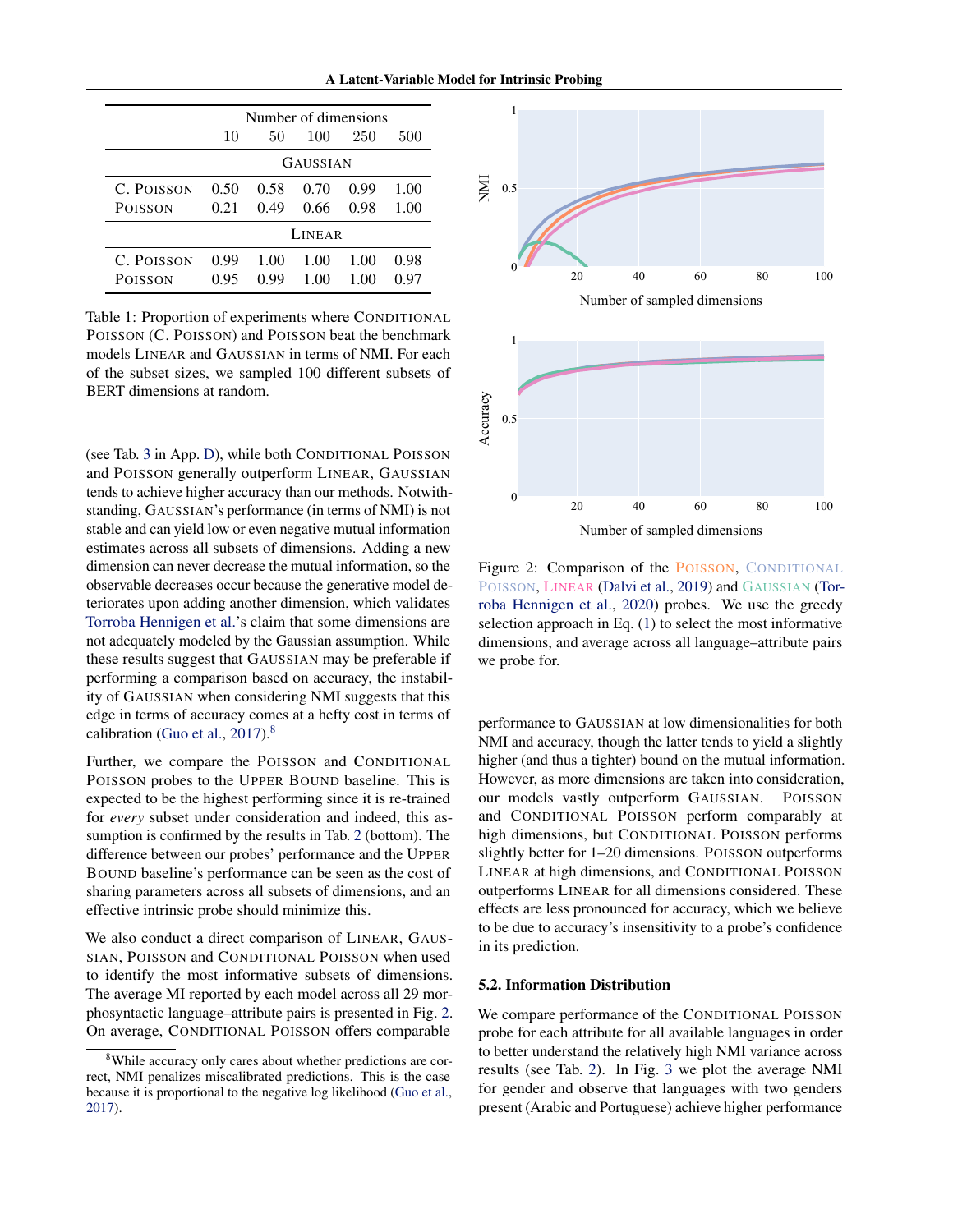A Latent-Variable Model for Intrinsic Probing

<span id="page-6-0"></span>

| Probe              | 10             | 50             | 100              | 250               | 500                 | 768                  |
|--------------------|----------------|----------------|------------------|-------------------|---------------------|----------------------|
| COND. POISSON      | $0.04 + 0.03$  | $0.18 + 0.10$  | $0.31 + 0.14$    | $0.54 + 0.17$     | $0.69 + 0.15$       | $0.71 \pm 0.15$      |
| <b>POISSON</b>     | $-0.18 + 0.28$ | $0.03 + 0.24$  | $0.22 + 0.21$    | $0.53 \pm 0.17$   | $0.69 + 0.16$       | $0.71 \pm 0.19$      |
| LINEAR             | $-0.28 + 0.35$ | $-0.18 + 0.36$ | $-0.06 \pm 0.35$ | $0.24 + 0.33$     | $0.59 + 0.21$       | $0.78 + 0.14$        |
| <b>GAUSSIAN</b>    | $-0.15 + 0.43$ | $-1.20 + 2.82$ | $-3.97 + 8.62$   | $-61.70 + 186.15$ | $-413.80 + 1175.31$ | $-1067.08 + 2420.08$ |
| COND. POISSON      | $0.04 + 0.03$  | $0.21 + 0.11$  | $0.35 \pm 0.16$  | $0.58 + 0.2$      | $0.77 \pm 0.19$     | $0.74 \pm 0.16$      |
| <b>POISSON</b>     | $-0.10 + 0.10$ | $0.11 + 0.13$  | $0.28 + 0.17$    | $0.57 + 0.20$     | $0.73 + 0.20$       | $0.76 + 0.18$        |
| <b>UPPER BOUND</b> | $0.10 + 0.06$  | $0.36 + 0.16$  | $0.52 + 0.19$    | $0.70 + 0.20$     | $0.79 + 0.17$       | $0.81 + 0.13$        |

Table 2: Mean and standard deviation of NMI for the POISSON, CONDITIONAL POISSON, LINEAR [\(Dalvi et al.,](#page-8-0) [2019\)](#page-8-0) and GAUSSIAN [\(Torroba Hennigen et al.,](#page-11-0) [2020\)](#page-11-0) probes for all language–attribute pairs (top) and mean NMI and standard deviation for the CONDITIONAL POISSON, POISSON and UPPER BOUND for 6 selected language–attribute pairs (bottom). For each subset size considered, we take our averages over 100 randomly sampled subsets of BERT dimensions.



Figure 3: Comparison of the average NMI for gender dimensions in BERT for each of the available languages. We use the greedy selection approach in Eq. [\(1\)](#page-1-0) to select the most informative dimensions, and average across all language–attribute pairs we probe for.

than languages with three genders (Russian and Polish) which is an intuitive result due to increased task complexity. Further, we see that the slopes for both Russian and Polish are flatter, especially at lower dimensions. This implies that the information for Russian and Polish is more dispersed and more dimensions are needed to capture the typological information.

#### 5.3. Cross-Lingual Overlap

We compare the most informative m-BERT dimensions recovered by our probe across languages and find that, in many cases, the same set of neurons may express the same morphosyntactic phenomena across languages. For example, we find that Russian, Polish, Portuguese, English and Arabic all have statistically significant overlap in the top-30 most informative neurons for number (Fig. [1\)](#page-0-0). Similarly, we observe presence of statistically significant overlap for gender (Fig. [5,](#page-14-0) left). This effect is particularly strong between Russian and Polish, where we additionally find statistically significant overlap between top-30 neurons for case (Fig. [5,](#page-14-0) right). These results might indicate that BERT may be leveraging data from other languages to develop a cross-lingually entangled notion of morpho-syntax [\(Torroba Hennigen et al.,](#page-11-0) [2020\)](#page-11-0), and that this effect that may be particularly strong between typologically similar languages.<sup>9</sup>

#### 5.4. How Do Deeper Probes Perform?

Multiple papers have promoted the use of linear probes [\(Ten](#page-11-0)[ney et al.,](#page-11-0) [2018;](#page-11-0) [Liu et al.,](#page-10-0) [2019\)](#page-10-0), in part because they are ostensibly less likely to memorize patterns in the data [\(Zhang](#page-12-0) [& Bowman,](#page-12-0) [2018;](#page-12-0) [Hewitt & Liang,](#page-9-0) [2019\)](#page-9-0), though this is subject to debate [\(Voita & Titov,](#page-12-0) [2020;](#page-12-0) [Pimentel et al.,](#page-11-0) [2020\)](#page-11-0). Here we verify our claim from [§3](#page-2-0) that our probe can be applied to any kind of discriminative probe architecture as our objective function can be optimized using gradient descent.

We follow the setup of [Hewitt & Liang](#page-9-0) [\(2019\)](#page-9-0), and test MLP-1 and MLP-2 CONDITIONAL POISSON probes alongside a linear CONDITIONAL POISSON probe. The MLP-1 and MLP-2 probes are multilayer perceptrons (MLP) with one and two hidden layer(s), respectively, and Rectified Linear Unit (ReLU; [Nair & Hinton,](#page-10-0) [2010\)](#page-10-0) activation function.

In Fig. [4,](#page-7-0) we can see that our method not only works well for deeper probes, but also outperforms the linear probe in terms of NMI. However, at higher dimensionalities, the advantage of a deeper probe diminishes. We also find that the difference in performance between MLP-1 and MLP-2 is negligible.

# 6. Related Work

A growing interest in interpretability has led to a flurry of work in trying to assess exactly what pre-trained representations know about language. To this end, diverse methods have been employed, such as the construction of specific challenge sets that seek to evaluate how well representations

<sup>&</sup>lt;sup>9</sup>In concurrent work, [Antverg & Belinkov](#page-8-0) [\(2021\)](#page-8-0) find evidence supporting a similar phenomenon.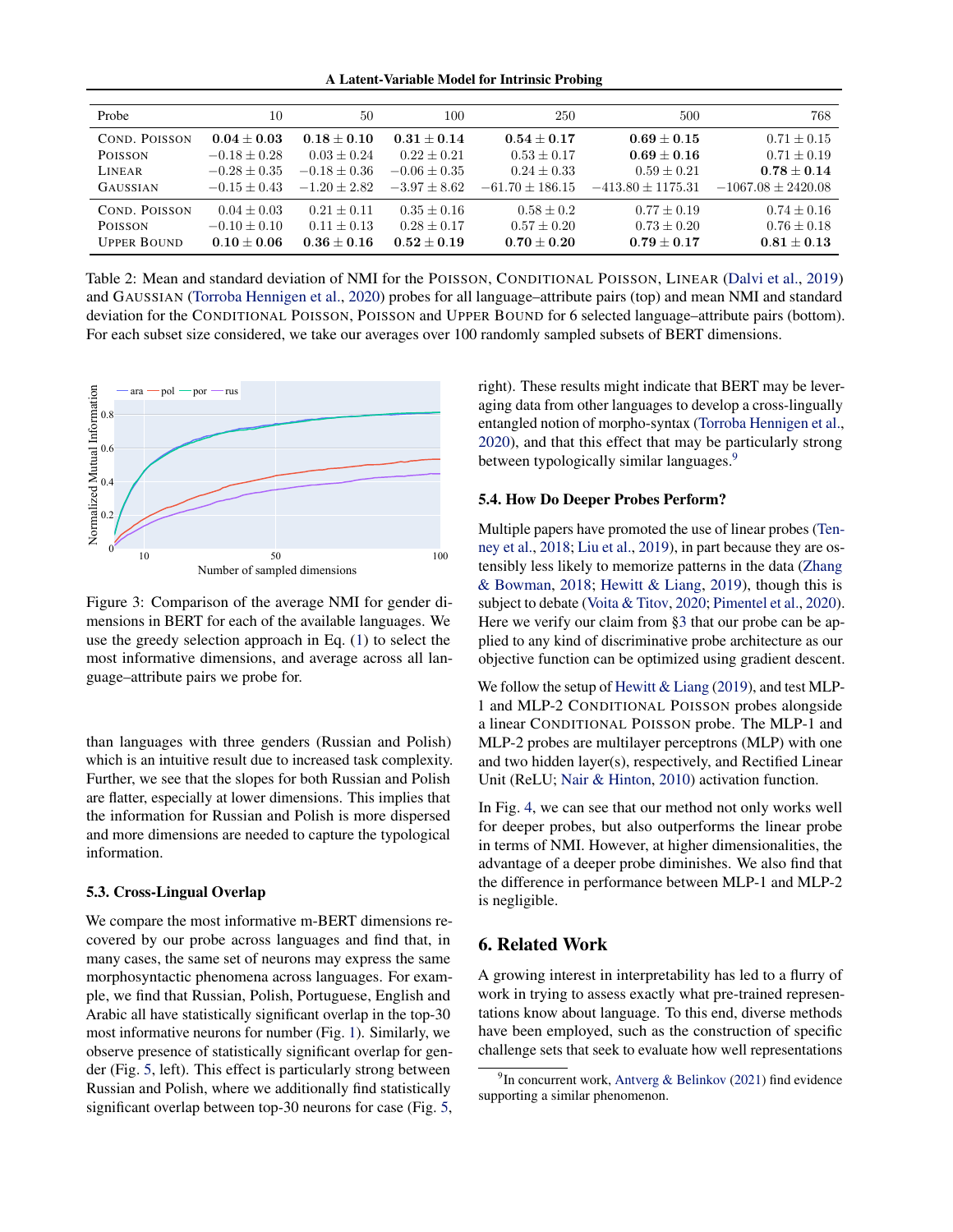A Latent-Variable Model for Intrinsic Probing

<span id="page-7-0"></span>

Figure 4: Comparison of a linear CONDITIONAL POISSON probe to non-linear MLP-1 and MLP-2 CONDITIONAL POISSON probes for selected language-attribute pairs. For each of the subset sizes shown on the  $x$ -axis, we sampled 100 different subsets of BERT dimensions at random.

model particular phenomena [\(Linzen et al.,](#page-10-0) [2016;](#page-10-0) [Gulordava](#page-9-0) [et al.,](#page-9-0) [2018;](#page-9-0) [Goldberg,](#page-8-0) [2019;](#page-8-0) [Goodwin et al.,](#page-9-0) [2020\)](#page-9-0), and visualization methods [\(Kádár et al.,](#page-9-0) [2017;](#page-9-0) [Rethmeier et al.,](#page-11-0) [2020\)](#page-11-0). Work on probing comprises a major share of this endeavor [\(Belinkov & Glass,](#page-8-0) [2019;](#page-8-0) [Belinkov,](#page-8-0) [2021\)](#page-8-0). This has taken the form of both focused studies on particular linguistic phenomena (e.g., subject-verb number agreement, [Giulianelli et al.,](#page-8-0) [2018\)](#page-8-0) to broad assessments of contextual representations in a wide array of tasks (Sahin et al., [2020;](#page-11-0) [Tenney et al.,](#page-11-0) [2018;](#page-11-0) [Conneau et al.,](#page-8-0) [2018;](#page-8-0) [Liu et al.,](#page-10-0) [2019;](#page-10-0) [Ravichander et al.,](#page-11-0) [2021,](#page-11-0) *inter alia*).

Efforts have ranged widely, but most of these focus on extrinsic rather than intrinsic probing. Most work on the latter has focused primarily on ascribing roles to individual neurons through methods such as visualization [\(Karpa](#page-9-0)[thy et al.,](#page-9-0) [2015;](#page-9-0) [Li et al.,](#page-9-0) [2016a\)](#page-9-0) and ablation [\(Li et al.,](#page-9-0) [2016b\)](#page-9-0). For example, recently [Lakretz et al.](#page-9-0) [\(2019\)](#page-9-0) conduct an in-depth study of how long–short-term memory networks (LSTMs; [Hochreiter & Schmidhuber,](#page-9-0) [1997\)](#page-9-0) capture subject–verb number agreement, and identify two units largely responsible for this phenomenon.

More recently, there has been a growing interest in extending intrinsic probing to collections of neurons. [Bau et al.](#page-8-0) [\(2019\)](#page-8-0) utilize unsupervised methods to identify important neurons, and then attempt to control a neural network's outputs by selectively modifying them. [Bau et al.](#page-8-0) [\(2020\)](#page-8-0) pursue a similar goal in a computer vision setting, but ascribe meaning to neurons based on how their activations correlate with particular classifications in images, and are able to control these manually with interpretable results. Aiming to answer questions on interpretability in computer vision and natural language inference, [Mu & Andreas](#page-10-0) [\(2020\)](#page-10-0) develop a method to create compositional explanations of individual neurons and investigate abstractions encoded in them. [Vig](#page-12-0) [et al.](#page-12-0) [\(2020\)](#page-12-0) analyze how information related to gender and societal biases is encoded in individual neurons and how it is being propagated through different model components.

# 7. Conclusion

In this paper, we introduce a new method for training discriminative intrinsic probes that can perform well across any subset of dimensions. To do so, we train a probing classifier with a subset-valued latent variable and demonstrate how the latent subsets can be marginalized using variational inference. We propose two variational families, based on common sampling designs, to model the posterior over subsets: Poisson sampling and conditional Poisson sampling. We demonstrate that both variants outperform our baselines in terms of mutual information, and that using a conditional Poisson variational family generally gives optimal performance. Further, we investigate information distribution for each attribute for all available languages. Finally, we find empirical evidence for overlap in the specific neurons used to encode morphosyntactic properties across languages.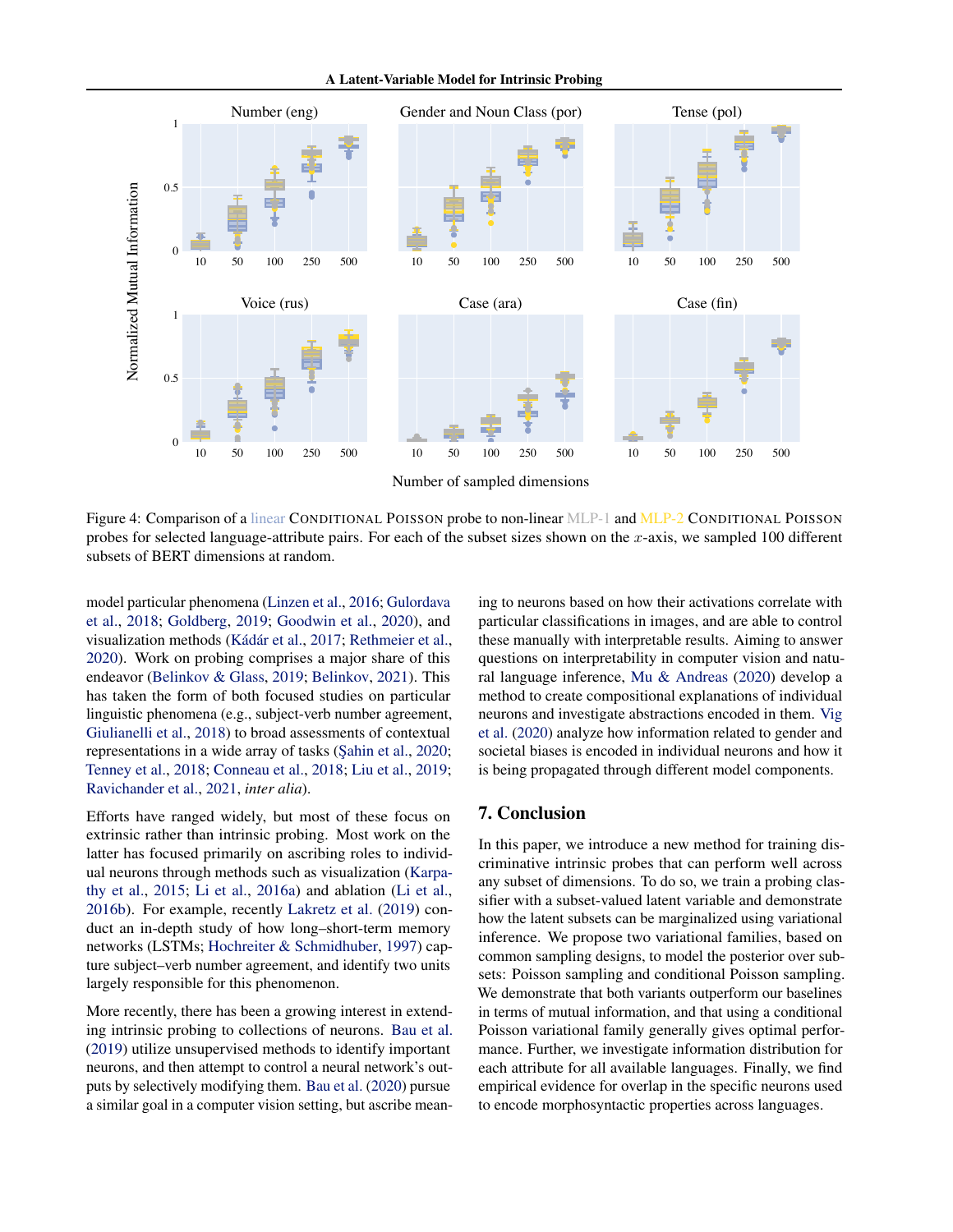# <span id="page-8-0"></span>References

- Ács, J., Kádár, Á., and Kornai, A. Subword pooling makes a difference. In *Proceedings of the 16th Conference of the European Chapter of the Association for Computational Linguistics: Main Volume*, pp. 2284–2295, Online, April 2021. Association for Computational Linguistics. URL [https://www.aclweb.org/anthology/2021.](https://www.aclweb.org/anthology/2021.eacl-main.194) [eacl-main.194](https://www.aclweb.org/anthology/2021.eacl-main.194).
- Aires, N. Algorithms to find exact inclusion probabilities for conditional Poisson sampling and Pareto  $\pi s$  sampling designs. *Methodology And Computing In Applied Probability*, 1(4):457–469, Dec 1999. ISSN 1573- 7713. doi: 10.1023/A:1010091628740. URL [https:](https://EconPapers.repec.org/RePEc:spr:metcap:v:1:y:1999:i:4:d:10.1023_a:1010091628740) [//EconPapers.repec.org/RePEc:spr:metcap:v:](https://EconPapers.repec.org/RePEc:spr:metcap:v:1:y:1999:i:4:d:10.1023_a:1010091628740) [1:y:1999:i:4:d:10.1023\\_a:1010091628740](https://EconPapers.repec.org/RePEc:spr:metcap:v:1:y:1999:i:4:d:10.1023_a:1010091628740).
- Antverg, O. and Belinkov, Y. On the pitfalls of analyzing individual neurons in language models. *arXiv:2110.07483 [cs.CL]*, 2021.
- Bau, A., Belinkov, Y., Sajjad, H., Durrani, N., Dalvi, F., and Glass, J. Identifying and controlling important neurons in neural machine translation. In *International Conference on Learning Representations*, 2019. URL [https://](https://arxiv.org/abs/1811.01157) [arxiv.org/abs/1811.01157](https://arxiv.org/abs/1811.01157).
- Bau, D., Zhu, J.-Y., Strobelt, H., Lapedriza, A., Zhou, B., and Torralba, A. Understanding the role of individual units in a deep neural network. *Proceedings of the National Academy of Sciences*, September 2020. ISSN 0027- 8424, 1091-6490. doi: 10.1073/pnas.1907375117. URL <https://www.pnas.org/content/117/48/30071>.
- Belinkov, Y. Probing classifiers: Promises, shortcomings, and alternatives. *arXiv preprint arXiv:2102.12452*, 2021. URL <https://arxiv.org/abs/2102.12452>.
- Belinkov, Y. and Glass, J. Analysis methods in neural language processing: A survey. *Transactions of the Association for Computational Linguistics*, 7:49– 72, March 2019. doi: 10.1162/tacl\_a\_00254. URL [https://doi.org/10.1162/tacl\\_a\\_00254](https://doi.org/10.1162/tacl_a_00254).
- Brown, P. F., Della Pietra, S. A., Della Pietra, V. J., Lai, J. C., and Mercer, R. L. An estimate of an upper bound for the entropy of English. *Computational Linguistics*, 18(1):31–40, 1992. URL [https://www.aclweb.org/](https://www.aclweb.org/anthology/J92-1002.pdf) [anthology/J92-1002.pdf](https://www.aclweb.org/anthology/J92-1002.pdf).
- Conneau, A., Kruszewski, G., Lample, G., Barrault, L., and Baroni, M. What you can cram into a single \$&!#\* vector: Probing sentence embeddings for linguistic properties. In *Proceedings of the 56th Annual Meeting of the Association for Computational Linguistics (Volume 1: Long Papers)*, pp. 2126–2136, Melbourne, Australia, 2018. Association for Computational

Linguistics. doi: 10.18653/v1/P18-1198. URL [https:](https://aclanthology.org/P18-1198) [//aclanthology.org/P18-1198](https://aclanthology.org/P18-1198).

- Dalvi, F., Durrani, N., Sajjad, H., Belinkov, Y., Bau, A., and Glass, J. What is one grain of sand in the desert? Analyzing individual neurons in deep NLP models. *Proceedings of the AAAI Conference on Artificial Intelligence*, 33:6309–6317, July 2019. ISSN 2374-3468, 2159- 5399. doi: 10.1609/aaai.v33i01.33016309. URL [https:](https://doi.org/10.1609/aaai.v33i01.33016309) [//doi.org/10.1609/aaai.v33i01.33016309](https://doi.org/10.1609/aaai.v33i01.33016309).
- Devlin, J., Chang, M.-W., Lee, K., and Toutanova, K. BERT: Pre-training of deep bidirectional transformers for language understanding. In *Proceedings of the 2019 Conference of the North American Chapter of the Association for Computational Linguistics: Human Language Technologies, Volume 1 (Long and Short Papers)*, pp. 4171–4186, Minneapolis, Minnesota, June 2019. Association for Computational Linguistics. doi: 10.18653/v1/N19-1423. URL <https://aclanthology.org/N19-1423>.
- Durrani, N., Sajjad, H., Dalvi, F., and Belinkov, Y. Analyzing individual neurons in pre-trained language models. In *Proceedings of the 2020 Conference on Empirical Methods in Natural Language Processing (EMNLP)*, pp. 4865– 4880, Online, November 2020. Association for Computational Linguistics. doi: 10.18653/v1/2020.emnlp-main. 395. URL [https://www.aclweb.org/anthology/](https://www.aclweb.org/anthology/2020.emnlp-main.395) [2020.emnlp-main.395](https://www.aclweb.org/anthology/2020.emnlp-main.395).
- Eisner, J. Parameter estimation for probabilistic finite-state transducers. In *Proceedings of the 40th Annual Meeting of the Association for Computational Linguistics*, pp. 1–8, Philadelphia, Pennsylvania, USA, July 2002. Association for Computational Linguistics. doi: 10.3115/ 1073083.1073085. URL [https://www.aclweb.org/](https://www.aclweb.org/anthology/P02-1001) [anthology/P02-1001](https://www.aclweb.org/anthology/P02-1001).
- Gates, A. J., Wood, I. B., Hetrick, W. P., and Ahn, Y.-Y. Element-centric clustering comparison unifies overlaps and hierarchy. *Scientific Reports*, 9(1): 8574, June 2019. ISSN 2045-2322. doi: 10.1038/ s41598-019-44892-y. URL [https://doi.org/10.](https://doi.org/10.1038/s41598-019-44892-y) [1038/s41598-019-44892-y](https://doi.org/10.1038/s41598-019-44892-y).
- Giulianelli, M., Harding, J., Mohnert, F., Hupkes, D., and Zuidema, W. Under the hood: Using diagnostic classifiers to investigate and improve how language models track agreement information. In *Proceedings of the 2018 EMNLP Workshop BlackboxNLP: Analyzing and Interpreting Neural Networks for NLP*, pp. 240– 248, Brussels, Belgium, 2018. Association for Computational Linguistics. doi: 10.18653/v1/W18-5426. URL <https://aclanthology.org/W18-5426>.
- Goldberg, Y. Assessing BERT's syntactic abilities. *arXiv:1901.05287 [cs]*, January 2019.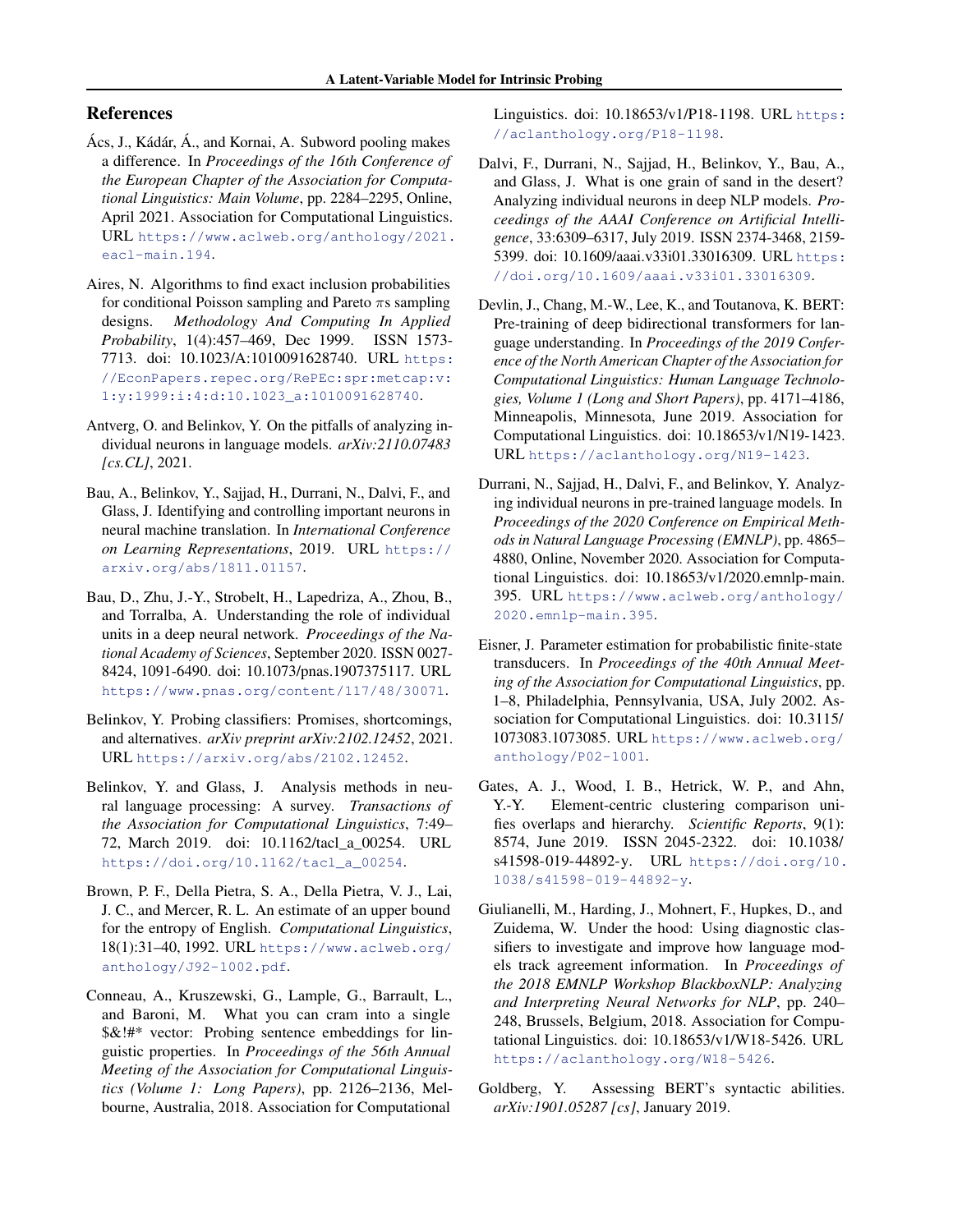- <span id="page-9-0"></span>Goodwin, E., Sinha, K., and O'Donnell, T. J. Probing linguistic systematicity. In *Proceedings of the 58th Annual Meeting of the Association for Computational Linguistics*, pp. 1958–1969, Online, July 2020. Association for Computational Linguistics. doi: 10.18653/v1/2020. acl-main.177. URL [https://aclanthology.org/](https://aclanthology.org/2020.acl-main.177) [2020.acl-main.177](https://aclanthology.org/2020.acl-main.177).
- Gulordava, K., Bojanowski, P., Grave, E., Linzen, T., and Baroni, M. Colorless green recurrent networks dream hierarchically. In *Proceedings of the 2018 Conference of the North American Chapter of the Association for Computational Linguistics: Human Language Technologies, Volume 1 (Long Papers)*, pp. 1195–1205, New Orleans, Louisiana, June 2018. Association for Computational Linguistics. doi: 10.18653/v1/N18-1108. URL <https://aclanthology.org/N18-1108>.
- Guo, C., Pleiss, G., Sun, Y., and Weinberger, K. Q. On calibration of modern neural networks. In *Proceedings of the 34th International Conference on Machine Learning - Volume 70*, ICML'17, pp. 1321–1330. JMLR.org, Aug 2017. URL [http://proceedings.mlr.press/v70/](http://proceedings.mlr.press/v70/guo17a/guo17a.pdf) [guo17a/guo17a.pdf](http://proceedings.mlr.press/v70/guo17a/guo17a.pdf).
- Hájek, J. Asymptotic theory of rejective sampling with varying probabilities from a finite population. *The Annals of Mathematical Statistics*, 35(4):1491–1523, 1964. ISSN 0003-4851. URL [https://www.jstor.org/stable/](https://www.jstor.org/stable/2238287) [2238287](https://www.jstor.org/stable/2238287).
- Hall Maudslay, R., Valvoda, J., Pimentel, T., Williams, A., and Cotterell, R. A tale of a probe and a parser. In *Proceedings of the 58th Annual Meeting of the Association for Computational Linguistics*, pp. 7389– 7395, Online, July 2020. Association for Computational Linguistics. doi: 10.18653/v1/2020.acl-main.659. URL [https://www.aclweb.org/anthology/2020.](https://www.aclweb.org/anthology/2020.acl-main.659) [acl-main.659](https://www.aclweb.org/anthology/2020.acl-main.659).
- Hewitt, J. and Liang, P. Designing and interpreting probes with control tasks. In *Proceedings of the 2019 Conference on Empirical Methods in Natural Language Processing and the 9th International Joint Conference on Natural Language Processing (EMNLP-IJCNLP)*, pp. 2733–2743, Hong Kong, China, November 2019. Association for Computational Linguistics. doi: 10.18653/ v1/D19-1275. URL [https://nlp.stanford.edu/](https://nlp.stanford.edu/pubs/hewitt2019control.pdf) [pubs/hewitt2019control.pdf](https://nlp.stanford.edu/pubs/hewitt2019control.pdf).
- Hochreiter, S. and Schmidhuber, J. Long Short-Term Memory. *Neural Computation*, 9(8):1735–1780, November 1997. ISSN 0899-7667. doi: 10.1162/neco.1997.9.8.1735. URL [https://doi.org/10.1162/neco.1997.9.8.](https://doi.org/10.1162/neco.1997.9.8.1735) [1735](https://doi.org/10.1162/neco.1997.9.8.1735).
- Hoffman, M. D., Blei, D. M., Wang, C., and Paisley, J. Stochastic variational inference. *Journal of Machine Learning Research*, 14(4):1303–1347, 2013. ISSN 1533-7928. URL [https://www.jmlr.org/papers/](https://www.jmlr.org/papers/volume14/hoffman13a/hoffman13a.pdf) [volume14/hoffman13a/hoffman13a.pdf](https://www.jmlr.org/papers/volume14/hoffman13a/hoffman13a.pdf).
- Holm, S. A simple sequentially rejective multiple test procedure. *Scandinavian Journal of Statistics*, 6(2):65–70, 1979. ISSN 0303-6898. URL [http://www.jstor.](http://www.jstor.org/stable/4615733) [org/stable/4615733](http://www.jstor.org/stable/4615733).
- Kádár, Á., Chrupała, G., and Alishahi, A. Representation of linguistic form and function in recurrent neural networks. *Computational Linguistics*, 43(4):761–780, December 2017. doi: 10.1162/COLI\_a\_00300. URL [https://](https://aclanthology.org/J17-4003) [aclanthology.org/J17-4003](https://aclanthology.org/J17-4003).
- Karpathy, A., Johnson, J., and Fei-Fei, L. Visualizing and understanding recurrent networks. In *4th International Conference on Learning Representations, ICLR 2016, San Juan, Puerto Rico, May 2-4, 2016, Workshop Proceedings*, November 2015. URL [https://arxiv.org/](https://arxiv.org/pdf/1506.02078) [pdf/1506.02078](https://arxiv.org/pdf/1506.02078).
- Kingma, D. P. and Ba, J. Adam: A method for stochastic optimization. In *3rd International Conference on Learning Representations*, San Diego, CA, May 2015. URL <https://arxiv.org/abs/1412.6980>.
- Kulesza, A. Determinantal point processes for machine learning. *Foundations and Trends in Machine Learning*, 5(2-3):123–286, 2012. ISSN 1935-8245. doi: 10.1561/ 2200000044. URL [http://dx.doi.org/10.1561/](http://dx.doi.org/10.1561/2200000044) [2200000044](http://dx.doi.org/10.1561/2200000044).
- Lakretz, Y., Kruszewski, G., Desbordes, T., Hupkes, D., Dehaene, S., and Baroni, M. The emergence of number and syntax units in LSTM language models. In *Proceedings of the 2019 Conference of the North American Chapter of the Association for Computational Linguistics: Human Language Technologies, Volume 1 (Long and Short Papers)*, pp. 11–20, Minneapolis, Minnesota, June 2019. Association for Computational Linguistics. doi: 10.18653/v1/N19-1002. URL [http://aclweb.org/](http://aclweb.org/anthology/N19-1002) [anthology/N19-1002](http://aclweb.org/anthology/N19-1002).
- Li, J., Chen, X., Hovy, E., and Jurafsky, D. Visualizing and understanding neural models in NLP. In *Proceedings of the 2016 Conference of the North American Chapter of the Association for Computational Linguistics: Human Language Technologies*, pp. 681–691, San Diego, California, 2016a. Association for Computational Linguistics. doi: 10.18653/v1/N16-1082. URL <https://aclanthology.org/N16-1082>.
- Li, J., Monroe, W., and Jurafsky, D. Understanding neural networks through representation erasure. *CoRR*,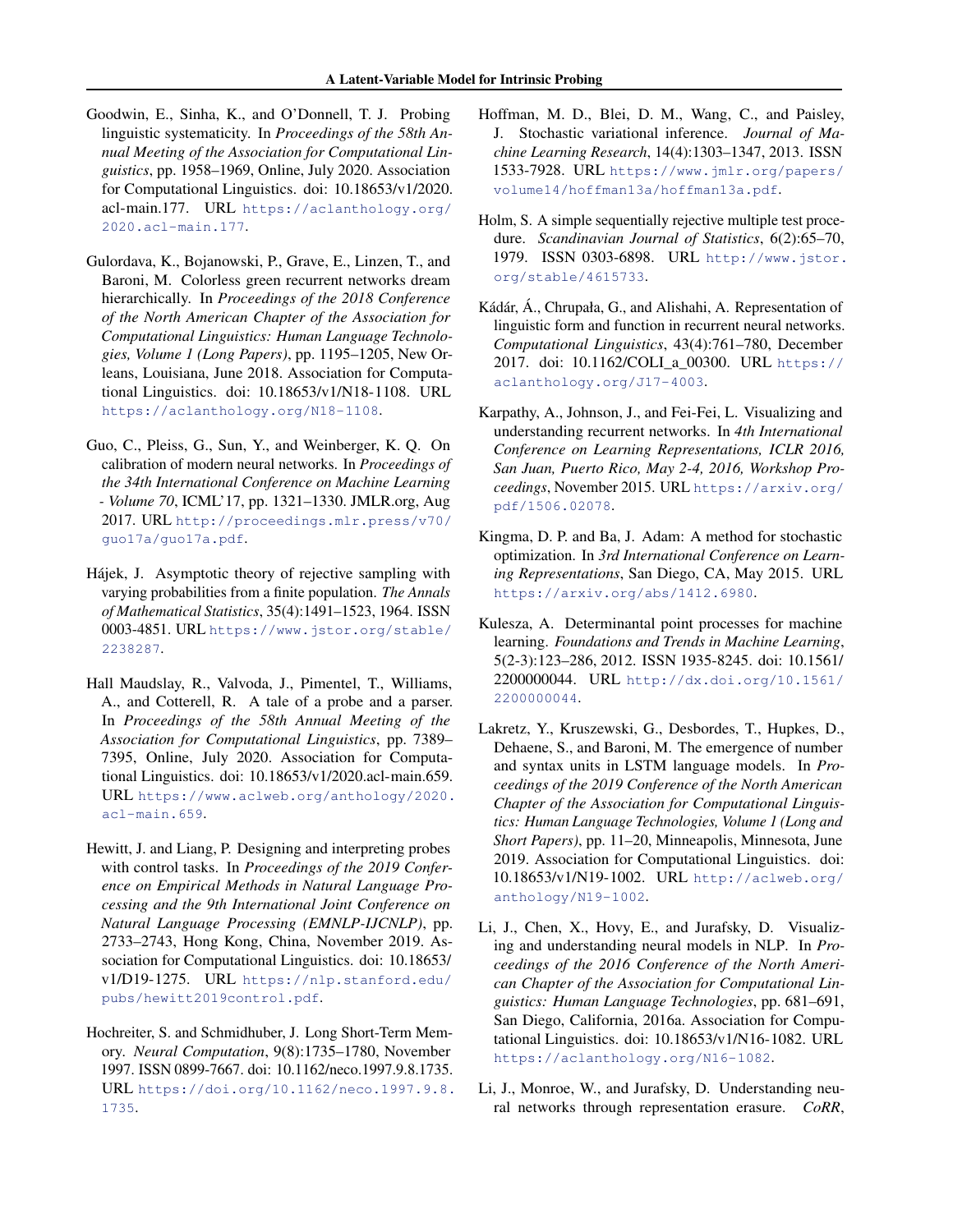<span id="page-10-0"></span>abs/1612.08220, 2016b. URL [http://arxiv.org/](http://arxiv.org/abs/1612.08220) [abs/1612.08220](http://arxiv.org/abs/1612.08220).

- Li, Z. and Eisner, J. First- and second-order expectation semirings with applications to minimum-risk training on translation forests. In *Proceedings of the 2009 Conference on Empirical Methods in Natural Language Processing*, pp. 40–51, Singapore, August 2009. Association for Computational Linguistics. URL [https:](https://www.aclweb.org/anthology/D09-1005) [//www.aclweb.org/anthology/D09-1005](https://www.aclweb.org/anthology/D09-1005).
- Linzen, T., Dupoux, E., and Goldberg, Y. Assessing the ability of LSTMs to learn syntax-sensitive dependencies. *Transactions of the Association for Computational Linguistics*, 4:521–535, 2016. doi: 10.1162/tacl\_a\_00115. URL <https://aclanthology.org/Q16-1037>.
- Liu, N. F., Gardner, M., Belinkov, Y., Peters, M. E., and Smith, N. A. Linguistic knowledge and transferability of contextual representations. In *Proceedings of the 2019 Conference of the North American Chapter of the Association for Computational Linguistics: Human Language Technologies, Volume 1 (Long and Short Papers)*, pp. 1073–1094, Minneapolis, Minnesota, June 2019. Association for Computational Linguistics. doi: 10.18653/v1/N19-1112. URL [https:](https://aclanthology.org/N19-1112) [//aclanthology.org/N19-1112](https://aclanthology.org/N19-1112).
- Lohr, S. L. *Sampling: Design and Analysis*. CRC Press, 2 edition, 2019. URL [https://www.routledge.com/](https://www.routledge.com/Sampling-Design-and-Analysis/Lohr/p/book/9780367273415) [Sampling-Design-and-Analysis/Lohr/p/book/](https://www.routledge.com/Sampling-Design-and-Analysis/Lohr/p/book/9780367273415) [9780367273415](https://www.routledge.com/Sampling-Design-and-Analysis/Lohr/p/book/9780367273415).
- McCarthy, A. D., Silfverberg, M., Cotterell, R., Hulden, M., and Yarowsky, D. Marrying universal dependencies and universal morphology. In *Proceedings of the Second Workshop on Universal Dependencies (UDW 2018)*, pp. 91–101, Brussels, Belgium, November 2018. Association for Computational Linguistics. doi: 10.18653/ v1/W18-6011. URL [https://aclanthology.org/](https://aclanthology.org/W18-6011) [W18-6011](https://aclanthology.org/W18-6011).
- Mu, J. and Andreas, J. Compositional explanations of neurons. In Larochelle, H., Ranzato, M., Hadsell, R., Balcan, M. F., and Lin, H. (eds.), *Advances in Neural Information Processing Systems*, volume 33, pp. 17153– 17163. Curran Associates, Inc., 2020. URL [https:](https://proceedings.neurips.cc/paper/2020/file/c74956ffb38ba48ed6ce977af6727275-Paper.pdf) [//proceedings.neurips.cc/paper/2020/file/](https://proceedings.neurips.cc/paper/2020/file/c74956ffb38ba48ed6ce977af6727275-Paper.pdf) [c74956ffb38ba48ed6ce977af6727275-Paper.](https://proceedings.neurips.cc/paper/2020/file/c74956ffb38ba48ed6ce977af6727275-Paper.pdf) [pdf](https://proceedings.neurips.cc/paper/2020/file/c74956ffb38ba48ed6ce977af6727275-Paper.pdf).
- Murphy, K. P. *Machine Learning: A Probabilistic Perspective*. Adaptive Computation and Machine Learning Series. MIT Press, Cambridge, MA, 2012. ISBN 978- 0-262-01802-9. URL [https://mitpress.mit.edu/](https://mitpress.mit.edu/books/machine-learning-1) [books/machine-learning-1](https://mitpress.mit.edu/books/machine-learning-1).
- Nair, V. and Hinton, G. E. Rectified linear units improve restricted Boltzmann machines. In *Proceedings of the 27th International Conference on International Conference on Machine Learning*, pp. 807–814, Madison, WI, USA, June 2010. ISBN 978-1-60558-907-7. URL [https:](https://dl.acm.org/doi/10.5555/3104322.3104425) [//dl.acm.org/doi/10.5555/3104322.3104425](https://dl.acm.org/doi/10.5555/3104322.3104425).
- Nivre, J., Agic, Ž., Ahrenberg, L., Antonsen, L., Aranzabe, ´ M. J., Asahara, M., Ateyah, L., Attia, M., Atutxa, A., Augustinus, L., Badmaeva, E., Ballesteros, M., Banerjee, E., Bank, S., Barbu Mititelu, V., Bauer, J., Bengoetxea, K., Bhat, R. A., Bick, E., Bobicev, V., Börstell, C., Bosco, C., Bouma, G., Bowman, S., Burchardt, A., Candito, M., Caron, G., Cebiroğlu Eryiğit, G., Celano, G. G. A., Cetin, S., Chalub, F., Choi, J., Cinková, S., Çöltekin, Ç., Connor, M., Davidson, E., de Marneffe, M.-C., de Paiva, V., Diaz de Ilarraza, A., Dirix, P., Dobrovoljc, K., Dozat, T., Droganova, K., Dwivedi, P., Eli, M., Elkahky, A., Erjavec, T., Farkas, R., Fernandez Alcalde, H., Foster, J., Freitas, C., Gajdošová, K., Galbraith, D., Garcia, M., Gärdenfors, M., Gerdes, K., Ginter, F., Goenaga, I., Gojenola, K., Gökırmak, M., Goldberg, Y., Gómez Guinovart, X., Gonzáles Saavedra, B., Grioni, M., Grūzītis, N., Guillaume, B., Habash, N., Hajič, J., Hajič jr., J., Hà Mỹ, L., Harris, K., Haug, D., Hladká, B., Hlaváčová, J., Hociung, F., Hohle, P., Ion, R., Irimia, E., Jelínek, T., Johannsen, A., Jørgensen, F., Kaşıkara, H., Kanayama, H., Kanerva, J., Kayadelen, T., Kettnerová, V., Kirchner, J., Kotsyba, N., Krek, S., Laippala, V., Lambertino, L., Lando, T., Lee, J., Lê Hông, P., Lenci, A., Lertpra- ` dit, S., Leung, H., Li, C. Y., Li, J., Li, K., Ljubešic, N., ´ Loginova, O., Lyashevskaya, O., Lynn, T., Macketanz, V., Makazhanov, A., Mandl, M., Manning, C., Mărănduc, C., Mareček, D., Marheinecke, K., Martínez Alonso, H., Martins, A., Mašek, J., Matsumoto, Y., McDonald, R., Mendonça, G., Miekka, N., Missilä, A., Mititelu, C., Miyao, Y., Montemagni, S., More, A., Moreno Romero, L., Mori, S., Moskalevskyi, B., Muischnek, K., Müürisep, K., Nainwani, P., Nedoluzhko, A., Nešpore-Bērzkalne, G., Nguyễn Thị, L., Nguyễn Thị Minh, H., Nikolaev, V., Nurmi, H., Ojala, S., Osenova, P., Östling, R., Øvrelid, L., Pascual, E., Passarotti, M., Perez, C.-A., Perrier, G., Petrov, S., Piitulainen, J., Pitler, E., Plank, B., Popel, M., Pretkalnina, L., Prokopidis, P., Puolakainen, T., Pyysalo, S., Rademaker, A., Ramasamy, L., Rama, T., Ravishankar, V., Real, L., Reddy, S., Rehm, G., Rinaldi, L., Rituma, L., Romanenko, M., Rosa, R., Rovati, D., Sagot, B., Saleh, S., Samardžic, T., Sanguinetti, M., ´ Saulīte, B., Schuster, S., Seddah, D., Seeker, W., Seraji, M., Shen, M., Shimada, A., Sichinava, D., Silveira, N., Simi, M., Simionescu, R., Simkó, K., Šimková, M., Simov, K., Smith, A., Stella, A., Straka, M., Strnadová, J., Suhr, A., Sulubacak, U., Szántó, Z., Taji, D., Tanaka, T., Trosterud, T., Trukhina, A., Tsarfaty, R., Tyers, F.,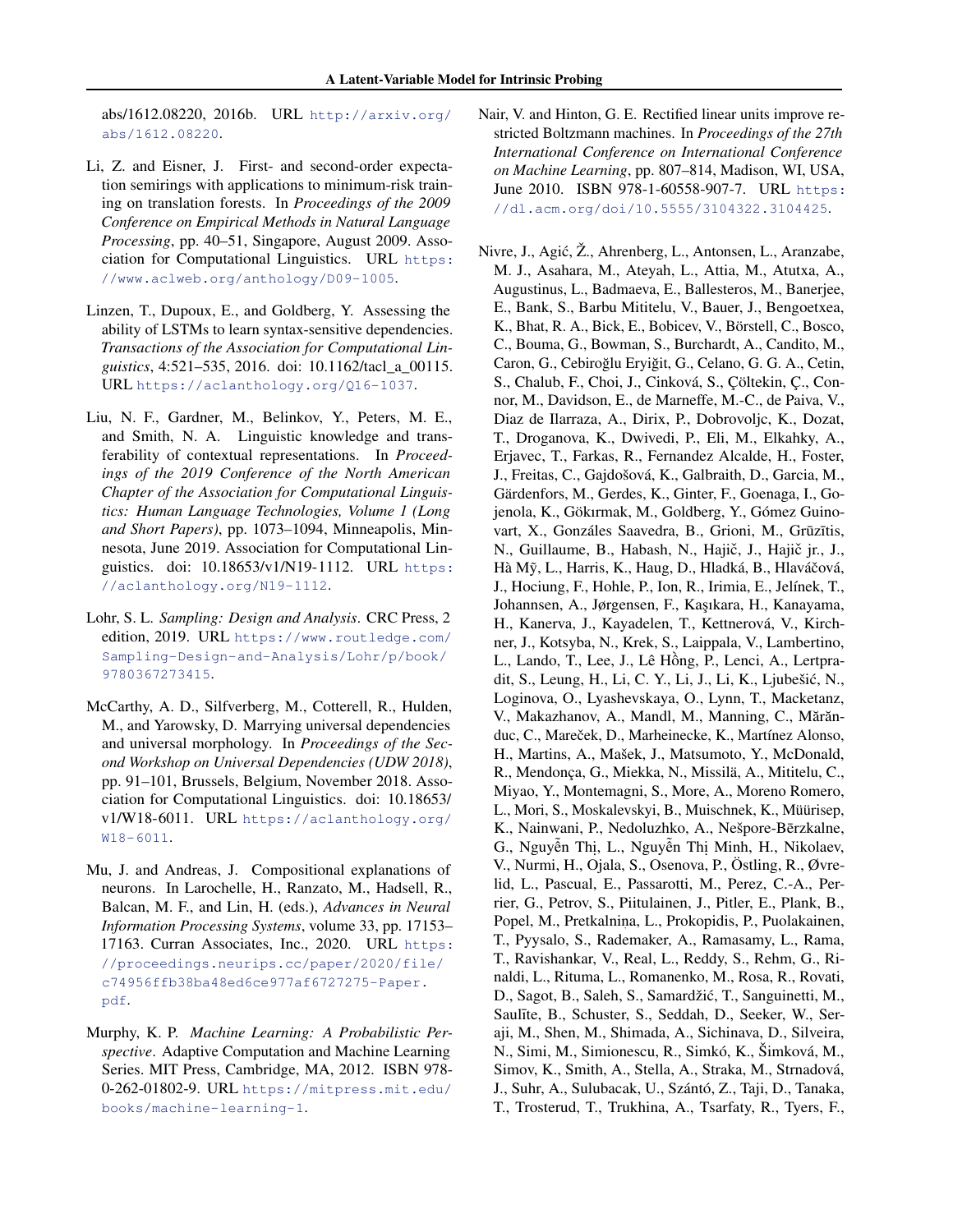<span id="page-11-0"></span>Uematsu, S., Urešová, Z., Uria, L., Uszkoreit, H., Vajjala, S., van Niekerk, D., van Noord, G., Varga, V., Villemonte de la Clergerie, E., Vincze, V., Wallin, L., Washington, J. N., Wirén, M., Wong, T.-s., Yu, Z., Žabokrtský, Z., Zeldes, A., Zeman, D., and Zhu, H. Universal dependencies 2.1, 2017. URL [http://hdl.handle.net/](http://hdl.handle.net/11234/1-2515) [11234/1-2515](http://hdl.handle.net/11234/1-2515). LINDAT/CLARIAH-CZ digital library at the Institute of Formal and Applied Linguistics (ÚFAL), Faculty of Mathematics and Physics, Charles University.

- Paszke, A., Gross, S., Massa, F., Lerer, A., Bradbury, J., Chanan, G., Killeen, T., Lin, Z., Gimelshein, N., Antiga, L., Desmaison, A., Kopf, A., Yang, E., DeVito, Z., Raison, M., Tejani, A., Chilamkurthy, S., Steiner, B., Fang, L., Bai, J., and Chintala, S. PyTorch: An imperative style, high-performance deep learning library. In *Advances in Neural Information Processing Systems 32*, pp. 8024–8035. Curran Associates, Inc., 2019. URL [https:](https://proceedings.neurips.cc/paper/2019/file/bdbca288fee7f92f2bfa9f7012727740-Paper.pdf) [//proceedings.neurips.cc/paper/2019/file/](https://proceedings.neurips.cc/paper/2019/file/bdbca288fee7f92f2bfa9f7012727740-Paper.pdf) [bdbca288fee7f92f2bfa9f7012727740-Paper.](https://proceedings.neurips.cc/paper/2019/file/bdbca288fee7f92f2bfa9f7012727740-Paper.pdf) [pdf](https://proceedings.neurips.cc/paper/2019/file/bdbca288fee7f92f2bfa9f7012727740-Paper.pdf).
- Peters, M., Neumann, M., Iyyer, M., Gardner, M., Clark, C., Lee, K., and Zettlemoyer, L. Deep contextualized word representations. In *Proceedings of the 2018 Conference of the North American Chapter of the Association for Computational Linguistics: Human Language Technologies, Volume 1 (Long Papers)*, pp. 2227–2237, New Orleans, Louisiana, June 2018. Association for Computational Linguistics. doi: 10.18653/v1/N18-1202. URL <https://aclanthology.org/N18-1202>.
- Pimentel, T., Valvoda, J., Hall Maudslay, R., Zmigrod, R., Williams, A., and Cotterell, R. Information-theoretic probing for linguistic structure. In *Proceedings of the 58th Annual Meeting of the Association for Computational Linguistics*, pp. 4609–4622, Online, July 2020. Association for Computational Linguistics. doi: 10.18653/ v1/2020.acl-main.420. URL [https://aclanthology.](https://aclanthology.org/2020.acl-main.420) [org/2020.acl-main.420](https://aclanthology.org/2020.acl-main.420).
- Poliak, A., Haldar, A., Rudinger, R., Hu, J. E., Pavlick, E., White, A. S., and Van Durme, B. Collecting diverse natural language inference problems for sentence representation evaluation. In *Proceedings of the 2018 Conference on Empirical Methods in Natural Language Processing*, pp. 67–81, Brussels, Belgium, October 2018. Association for Computational Linguistics. doi: 10.18653/v1/D18-1007. URL <https://aclanthology.org/D18-1007>.
- Raffel, C., Shazeer, N., Roberts, A., Lee, K., Narang, S., Matena, M., Zhou, Y., Li, W., and Liu, P. J. Exploring the limits of transfer learning with a unified text-to-text transformer. *Journal of Machine Learning Research*, 21 (140):1–67, 2020. URL [http://jmlr.org/papers/](http://jmlr.org/papers/v21/20-074.html) [v21/20-074.html](http://jmlr.org/papers/v21/20-074.html).
- Ravichander, A., Belinkov, Y., and Hovy, E. Probing the probing paradigm: Does probing accuracy entail task relevance? In *Proceedings of the 16th Conference of the European Chapter of the Association for Computational Linguistics: Main Volume*, pp. 3363–3377, Online, April 2021. Association for Computational Linguistics. URL [https://www.aclweb.org/anthology/2021.](https://www.aclweb.org/anthology/2021.eacl-main.295) [eacl-main.295](https://www.aclweb.org/anthology/2021.eacl-main.295).
- Rethmeier, N., Saxena, V. K., and Augenstein, I. TX-Ray: Quantifying and explaining model-knowledge transfer in (un-)supervised NLP. In Adams, R. P. and Gogate, V. (eds.), *Proceedings of the Thirty-Sixth Conference on Uncertainty in Artificial Intelligence*, pp. 197. AUAI Press, 2020. URL [http://dblp.uni-trier.de/db/conf/](http://dblp.uni-trier.de/db/conf/uai/uai2020.html#RethmeierSA20) [uai/uai2020.html#RethmeierSA20](http://dblp.uni-trier.de/db/conf/uai/uai2020.html#RethmeierSA20).
- Rogers, A., Kovaleva, O., and Rumshisky, A. A primer in BERTology: What we know about how BERT works. *Transactions of the Association for Computational Linguistics*, 8:842–866, 2020. doi: 10.1162/tacl\_a\_00349. URL [https://www.aclweb.org/anthology/2020.](https://www.aclweb.org/anthology/2020.tacl-1.54) [tacl-1.54](https://www.aclweb.org/anthology/2020.tacl-1.54).
- Rush, A. Torch-Struct: Deep structured prediction library. In *Proceedings of the 58th Annual Meeting of the Association for Computational Linguistics: System Demonstrations*, pp. 335–342, Online, July 2020. Association for Computational Linguistics. URL [https:](https://aclanthology.org/2020.acl-demos.38) [//aclanthology.org/2020.acl-demos.38](https://aclanthology.org/2020.acl-demos.38).
- ¸Sahin, G. G., Vania, C., Kuznetsov, I., and Gurevych, I. LINSPECTOR: Multilingual probing tasks for word representations. *Computational Linguistics*, 46(2):335–385, 2020. doi: 10.1162/coli\\\_a\\\_00376. URL [https:](https://doi.org/10.1162/coli_a_00376) [//doi.org/10.1162/coli\\_a\\_00376](https://doi.org/10.1162/coli_a_00376).
- Tang, G., Sennrich, R., and Nivre, J. Understanding pure character-based neural machine translation: The case of translating Finnish into English. In *Proceedings of the 28th International Conference on Computational Linguistics*, pp. 4251–4262, Barcelona, Spain (Online), December 2020. International Committee on Computational Linguistics. doi: 10.18653/v1/2020.coling-main.375. URL [https://www.aclweb.org/anthology/2020.](https://www.aclweb.org/anthology/2020.coling-main.375) [coling-main.375](https://www.aclweb.org/anthology/2020.coling-main.375).
- Tenney, I., Xia, P., Chen, B., Wang, A., Poliak, A., Mc-Coy, R. T., Kim, N., Durme, B. V., Bowman, S. R., Das, D., and Pavlick, E. What do you learn from context? Probing for sentence structure in contextualized word representations. In *International Conference on Learning Representations*, September 2018. URL [https:](https://openreview.net/forum?id=SJzSgnRcKX) [//openreview.net/forum?id=SJzSgnRcKX](https://openreview.net/forum?id=SJzSgnRcKX).
- Torroba Hennigen, L., Williams, A., and Cotterell, R. Intrinsic probing through dimension selection. In *Proceed-*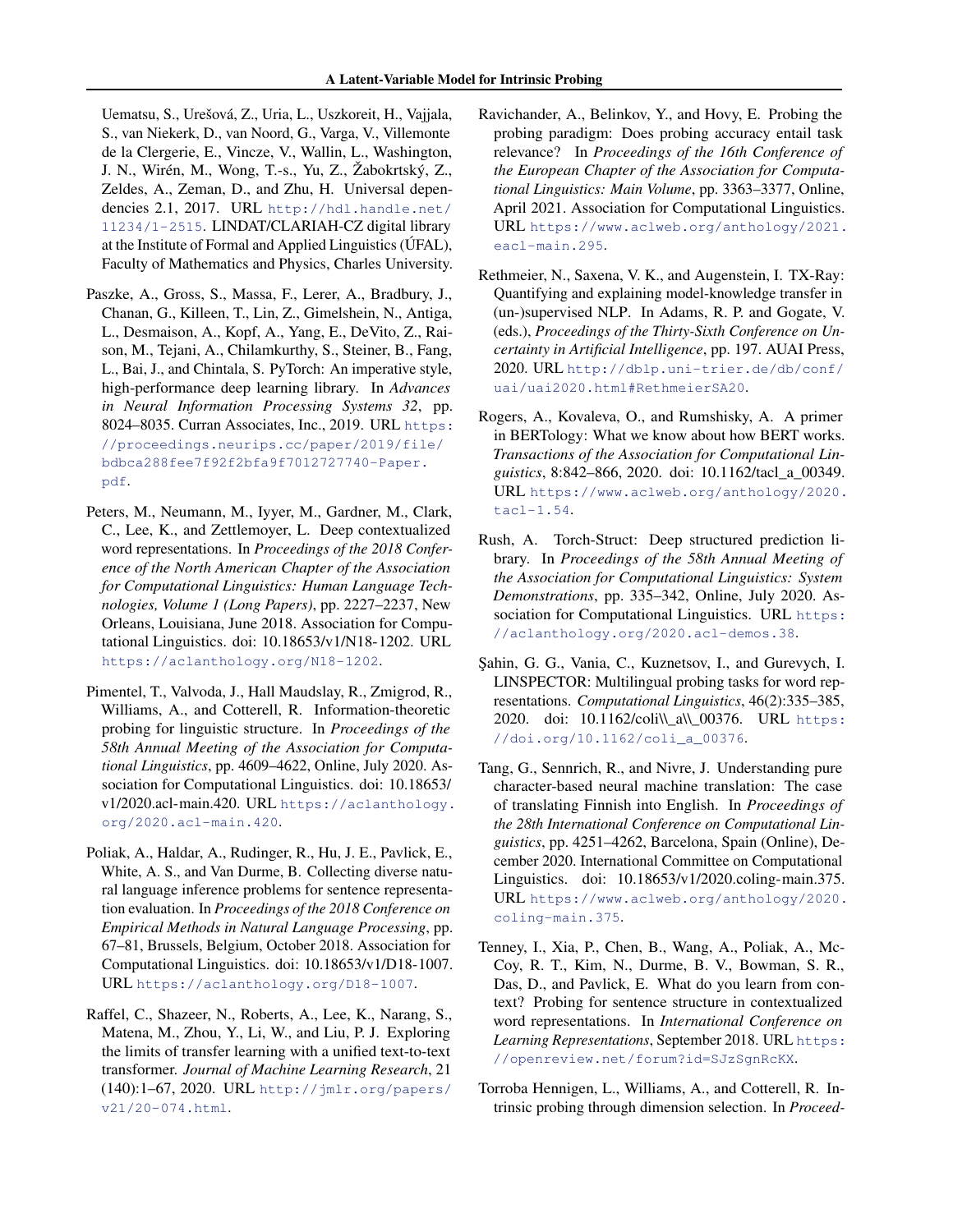<span id="page-12-0"></span>*ings of the 2020 Conference on Empirical Methods in Natural Language Processing (EMNLP)*, pp. 197–216, Online, November 2020. Association for Computational Linguistics. doi: 10.18653/v1/2020.emnlp-main.15. URL [https://www.aclweb.org/anthology/2020.](https://www.aclweb.org/anthology/2020.emnlp-main.15) [emnlp-main.15](https://www.aclweb.org/anthology/2020.emnlp-main.15).

- Vig, J., Gehrmann, S., Belinkov, Y., Qian, S., Nevo, D., Singer, Y., and Shieber, S. Investigating gender bias in language models using causal mediation analysis. In Larochelle, H., Ranzato, M., Hadsell, R., Balcan, M. F., and Lin, H. (eds.), *Advances in Neural Information Processing Systems*, volume 33, pp. 12388– 12401. Curran Associates, Inc., 2020. URL [https:](https://proceedings.neurips.cc/paper/2020/file/92650b2e92217715fe312e6fa7b90d82-Paper.pdf) [//proceedings.neurips.cc/paper/2020/file/](https://proceedings.neurips.cc/paper/2020/file/92650b2e92217715fe312e6fa7b90d82-Paper.pdf) [92650b2e92217715fe312e6fa7b90d82-Paper.](https://proceedings.neurips.cc/paper/2020/file/92650b2e92217715fe312e6fa7b90d82-Paper.pdf) [pdf](https://proceedings.neurips.cc/paper/2020/file/92650b2e92217715fe312e6fa7b90d82-Paper.pdf).
- Voita, E. and Titov, I. Information-theoretic probing with minimum description length. In *Proceedings of the 2020 Conference on Empirical Methods in Natural Language Processing (EMNLP)*, pp. 183–196, Online, November 2020. Association for Computational Linguistics. doi: 10.18653/v1/2020.emnlp-main.14. URL [https://www.](https://www.aclweb.org/anthology/2020.emnlp-main.14) [aclweb.org/anthology/2020.emnlp-main.14](https://www.aclweb.org/anthology/2020.emnlp-main.14).
- Vulic, I., Ponti, E. M., Litschko, R., Glavaš, G., and Ko- ´ rhonen, A. Probing pretrained language models for lexical semantics. In *Proceedings of the 2020 Conference on Empirical Methods in Natural Language Processing (EMNLP)*, pp. 7222–7240, Online, November 2020. Association for Computational Linguistics. doi: 10.18653/ v1/2020.emnlp-main.586. URL [https://www.aclweb.](https://www.aclweb.org/anthology/2020.emnlp-main.586) [org/anthology/2020.emnlp-main.586](https://www.aclweb.org/anthology/2020.emnlp-main.586).
- Williams, R. J. Simple statistical gradient-following algorithms for connectionist reinforcement learning. *Machine Learning*, 8:229–256, 1992. URL [https://link.](https://link.springer.com/article/10.1007/BF00992696) [springer.com/article/10.1007/BF00992696](https://link.springer.com/article/10.1007/BF00992696).
- Wolf, T., Debut, L., Sanh, V., Chaumond, J., Delangue, C., Moi, A., Cistac, P., Rault, T., Louf, R., Funtowicz, M., and Brew, J. HuggingFace's Transformers: State-of-theart natural language processing. *arXiv:1910.03771 [cs]*, February 2020.
- Zhang, K. and Bowman, S. Language modeling teaches you more than translation does: Lessons learned through auxiliary syntactic task analysis. In *Proceedings of the 2018 EMNLP Workshop BlackboxNLP: Analyzing and Interpreting Neural Networks for NLP*, pp. 359–361, Brussels, Belgium, November 2018. Association for Computational Linguistics. doi: 10.18653/v1/W18-5448. URL <https://www.aclweb.org/anthology/W18-5448>.
- Zou, H. and Hastie, T. Regularization and variable selection via the Elastic Net. *Journal of the*

*Royal Statistical Society. Series B (Statistical Methodology)*, 67(2):301–320, 2005. ISSN 1369-7412. URL [https://www.jstor.org/stable/3647580?](https://www.jstor.org/stable/3647580?seq=1#metadata_info_tab_contents) [seq=1#metadata\\_info\\_tab\\_contents](https://www.jstor.org/stable/3647580?seq=1#metadata_info_tab_contents).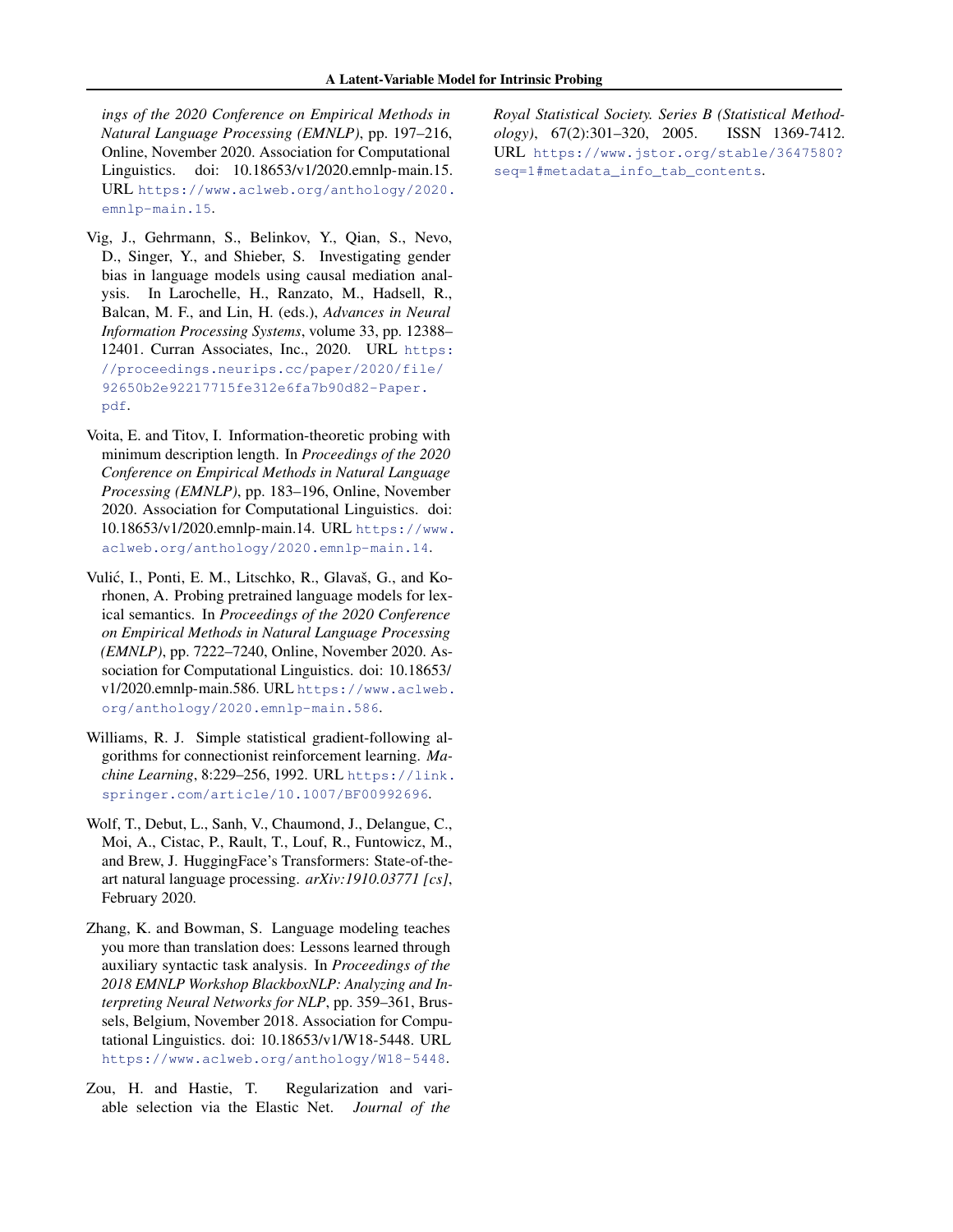# <span id="page-13-0"></span>A. Variational Lower Bound

The derivation of the variational lower bound is shown below:

$$
\sum_{n=1}^{N} \log \sum_{C \subseteq D} p_{\theta}(\pi^{(n)}, C \mid \boldsymbol{h}^{(n)})
$$
(11)  

$$
= \sum_{n=1}^{N} \log \sum_{C \subseteq D} q_{\phi}(C) \frac{p_{\theta}(\pi^{(n)}, C \mid \boldsymbol{h}^{(n)})}{q_{\phi}(C)}
$$
  

$$
= \sum_{n=1}^{N} \log \mathbb{E}_{q_{\phi}} \left[ \frac{p_{\theta}(\pi^{(n)}, C \mid \boldsymbol{h}^{(n)})}{q_{\phi}(C)} \right]
$$
  

$$
\geq \sum_{n=1}^{N} \mathbb{E}_{q_{\phi}} \left[ \log \frac{p_{\theta}(\pi^{(n)}, C \mid \boldsymbol{h}^{(n)})}{q_{\phi}(C)} \right]
$$
(12)  

$$
= \sum_{n=1}^{N} \left( \mathbb{E}_{q_{\phi}} \left[ \log p_{\theta}(\pi^{(n)}, C \mid \boldsymbol{h}^{(n)}) \right] + \mathcal{H}(q) \right)
$$

### B. List of Probed Morphosyntactic Attributes

The 29 language–attribute pairs we probe for in this work are listed below:

- Arabic: Aspect, Case, Definiteness, Gender, Mood, Number, Voice
- English: Number, Tense
- Finnish: Case, Number, Person, Tense, Voice
- Polish: Animacy, Case, Gender, Number, Tense
- Portuguese: Gender, Number, Tense
- Russian: Animacy, Aspect, Case, Gender, Number, Tense, Voice

### C. Training and Hyperparameter Tuning

We train our probes for a maximum of 2000 epochs using the Adam optimizer [\(Kingma & Ba,](#page-9-0) [2015\)](#page-9-0). We add early stopping with a patience of 50 as a regularization technique. Early stopping is conducted by holding out 10% of the training data; our development set is reserved for the greedy selection of subsets of neurons. Our implementation is built with PyTorch [\(Paszke et al.,](#page-11-0) [2019\)](#page-11-0). To execute a fair comparison with [Dalvi et al.](#page-8-0) [\(2019\)](#page-8-0), we train all probes other than the Gaussian probe using ElasticNet regularization [\(Zou &](#page-12-0) [Hastie,](#page-12-0) [2005\)](#page-12-0), which consists of combining both  $L_1$  and  $L_2$  regularization, where the regularizers are weighted by tunable regularization coefficients  $\lambda_1$  and  $\lambda_2$ , respectively. We follow the experimental set-up proposed by [Dalvi et al.](#page-8-0) [\(2019\)](#page-8-0), where we set  $\lambda_1, \lambda_2 = 10^{-5}$  for all probes. In a preliminary experiment, we performed a grid search over

these hyperparameters to confirm that the probe is not very sensitive to the tuning of these values (unless they are extreme) which aligns with the claim presented in [Dalvi et al.](#page-8-0) [\(2019\)](#page-8-0). For GAUSSIAN, we take the MAP estimate, with a weak data-dependent prior [\(Murphy,](#page-10-0) [2012,](#page-10-0) Chapter 4). In addition, we found that a slight improvement in the performance of POISSON and CONDITIONAL POISSON was obtained by scaling the entropy term in eq. [\(3\)](#page-2-0) by a factor of 0.01.

## D. Supplementary Results

Tab. [3](#page-14-0) compares the accuracy of our two models, POISSON and CONDITIONAL POISSON, to the LINEAR, GAUSSIAN and UPPER BOUND baselines. The table reflects the trend observed in Tab. [2:](#page-6-0) POISSON and CONDITIONAL POIS-SON generally outperform the LINEAR baseline. However, GAUSSIAN achieves highers accuracy with exception of a high dimension regimen.